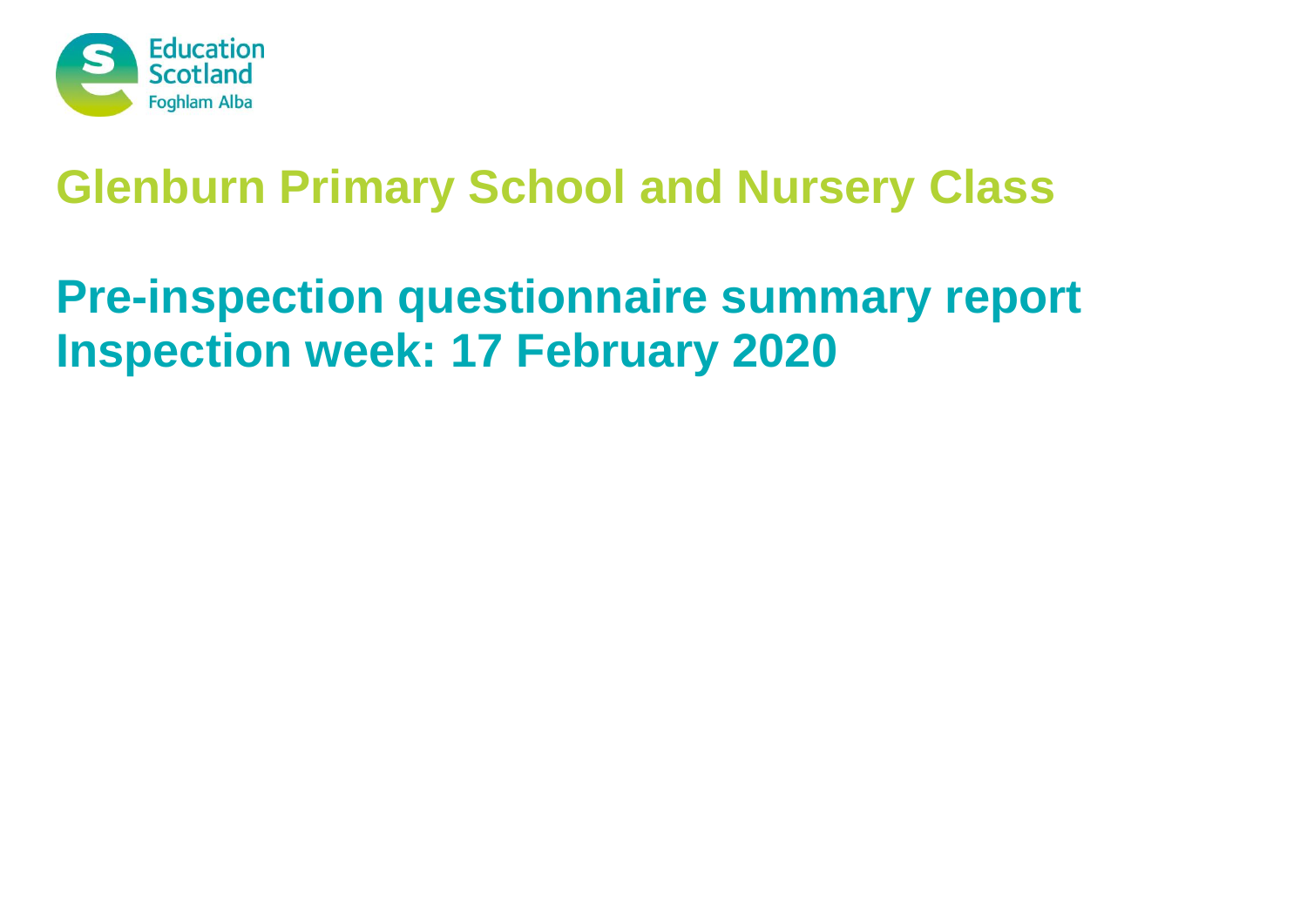# **Questionnaire for children in primary stages (01)**

| Q<br>No. | Question                                                                                                             | <b>Response</b><br>Count | <b>Agree</b><br>$\%$ | <b>Disagree</b><br>$\%$ | Don't<br>know % | Didn't<br>answer % |
|----------|----------------------------------------------------------------------------------------------------------------------|--------------------------|----------------------|-------------------------|-----------------|--------------------|
| 4        | I feel safe when I am at school.                                                                                     | 217                      | 84.33                | 3.69                    | 11.98           | 0.00               |
| 5        | My school helps me to feel safe.                                                                                     | 217                      | 87.1                 | 4.15                    | 8.76            | 0.00               |
| 6        | I have someone in my school I can speak to if I am upset or worried about<br>something.                              | 217                      | 90.32                | 2.3                     | 7.37            | 0.00               |
|          | Staff treat me fairly and with respect.                                                                              | 217                      | 89.86                | 1.84                    | 8.29            | 0.00               |
| 8        | Other children treat me fairly and with respect.                                                                     | 217                      | 78.34                | 4.15                    | 17.05           | 0.46               |
| 9        | My school helps me to understand and respect other people.                                                           | 217                      | 94.47                | 1.38                    | 4.15            | 0.00               |
| 10       | My school is helping me to become confident.                                                                         | 217                      | 79.26                | 4.61                    | 16.13           | 0.00               |
| 11       | My school teaches me how to lead a healthy lifestyle.                                                                | 217                      | 89.4                 | 3.23                    | 7.37            | 0.00               |
| 12       | There are lots of chances at my school for me to get regular exercise.                                               | 217                      | 94.93                | 0.92                    | 3.69            | 0.46               |
| 13       | My school offers me the opportunity to take part in activities in school beyond the<br>classroom and timetabled day. | 217                      | 90.78                | 1.38                    | 7.37            | 0.46               |
| 14       | I have the opportunity to discuss my achievements outwith school with an adult in<br>school who knows me well.       | 217                      | 84.79                | 4.15                    | 10.6            | 0.46               |
| 15       | My school listens to my views.                                                                                       | 217                      | 82.95                | 4.15                    | 11.98           | 0.92               |
| 16       | My school takes my views into account.                                                                               | 217                      | 72.35                | 4.61                    | 23.04           | 0.00               |
| 17       | I feel comfortable approaching staff with questions or suggestions.                                                  | 217                      | 75.12                | 7.83                    | 16.59           | 0.46               |
| 18       | Staff help me to understand how I am progressing in my school work.                                                  | 217                      | 88.48                | 1.84                    | 9.68            | 0.00               |
| 19       | My homework helps me to understand and improve my work in school.                                                    | 217                      | 71.43                | 11.98                   | 16.59           | 0.00               |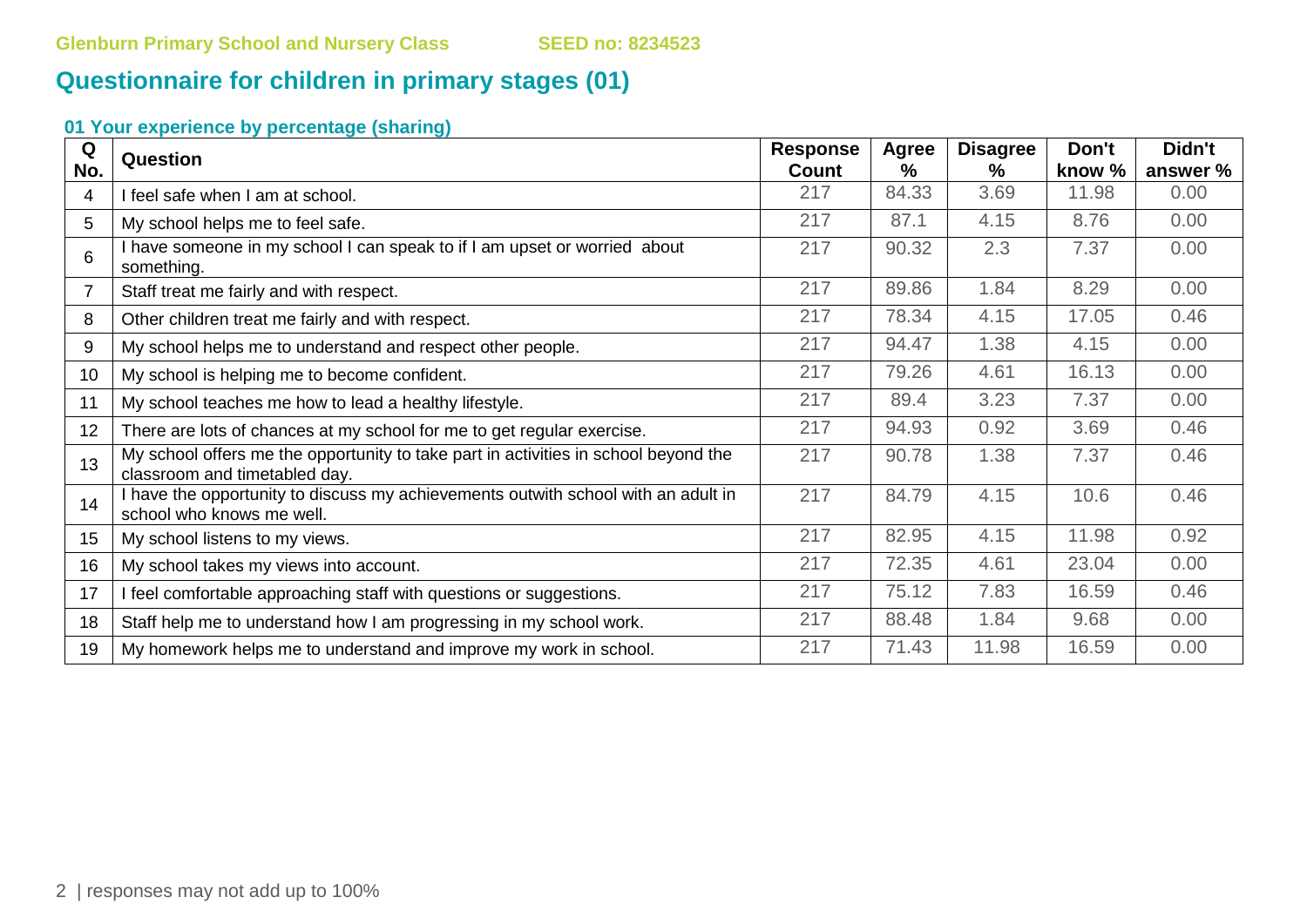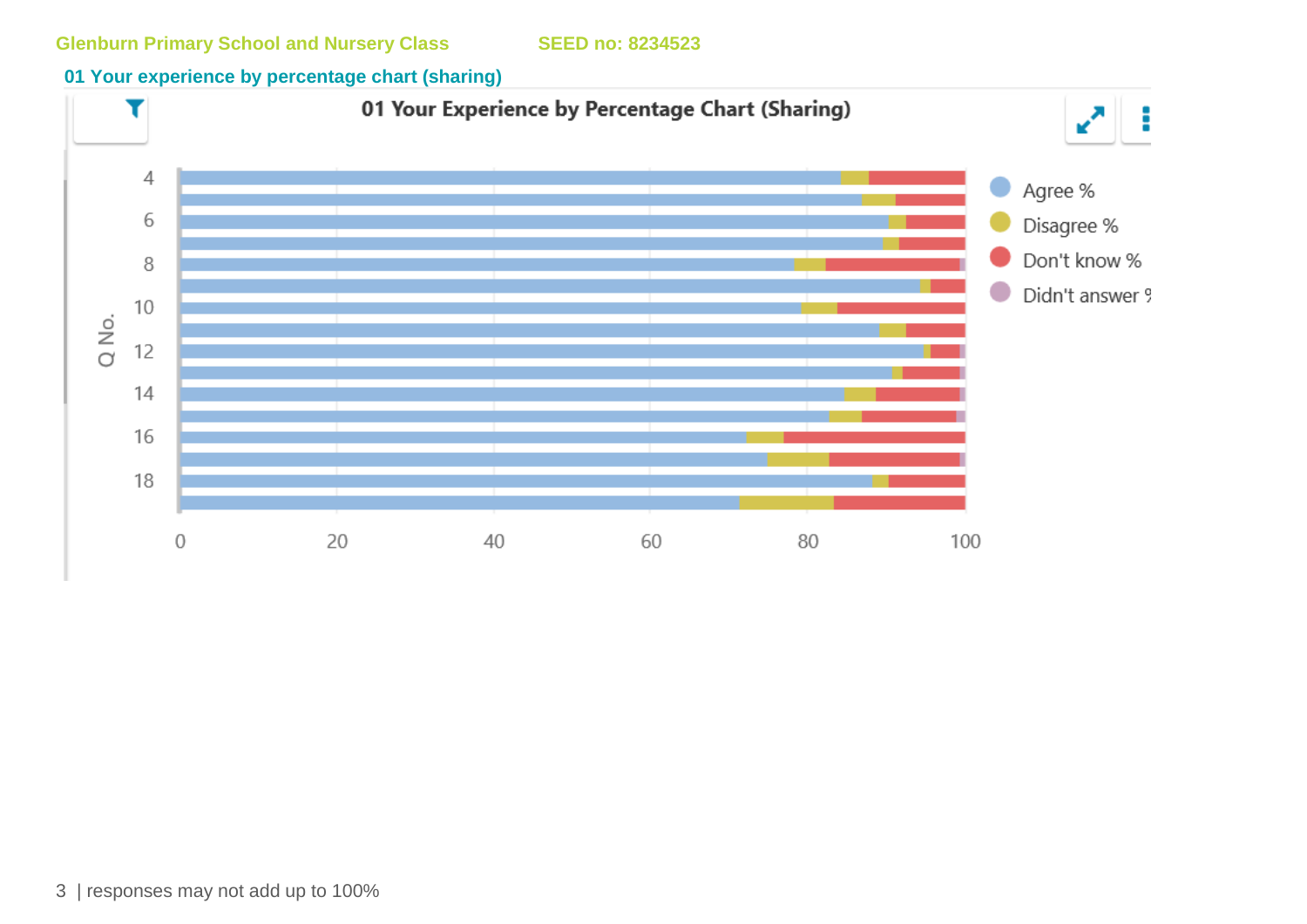| Q<br>No. | <b>Question</b>                                                    | <b>Response</b><br><b>Count</b> | All of the<br>time % | Some of the<br>time % | Not very<br>often % | Don't<br>know % | Didn't<br>answer % |
|----------|--------------------------------------------------------------------|---------------------------------|----------------------|-----------------------|---------------------|-----------------|--------------------|
| 20       | Other children behave well.                                        | 217                             | 24.88                | 66.36                 | 5.07                | 3.69            | 0.00               |
| 21       | My teachers ask me about what things I want to<br>learn in school. | 217                             | 44.7                 | 39.63                 | 12.44               | 2.76            | 0.46               |
| 22       | enjoy learning at school.                                          | 217                             | 46.54                | 40.55                 | 12.44               | 0.00            | 0.46               |
| 23       | I feel that my work in school is hard enough.                      | 217                             | 47.93                | 43.78                 | 7.37                | 0.92            | 0.00               |
| 24       | I know who to ask to get help if I find my work<br>too hard.       | 217                             | 79.26                | 17.05                 | 2.76                | 0.92            | 0.00               |
| 25       | am encouraged by staff to do the best I can.                       | 217                             | 73.73                | 20.74                 | 2.3                 | 1.84            | 1.38               |
| 26       | am happy with the quality of teaching in my<br>school.             | 217                             | 78.8                 | 17.97                 | 2.3                 | 0.92            | 0.00               |

### **01 Your experience by percentage chart (sharing)**



4 | responses may not add up to 100%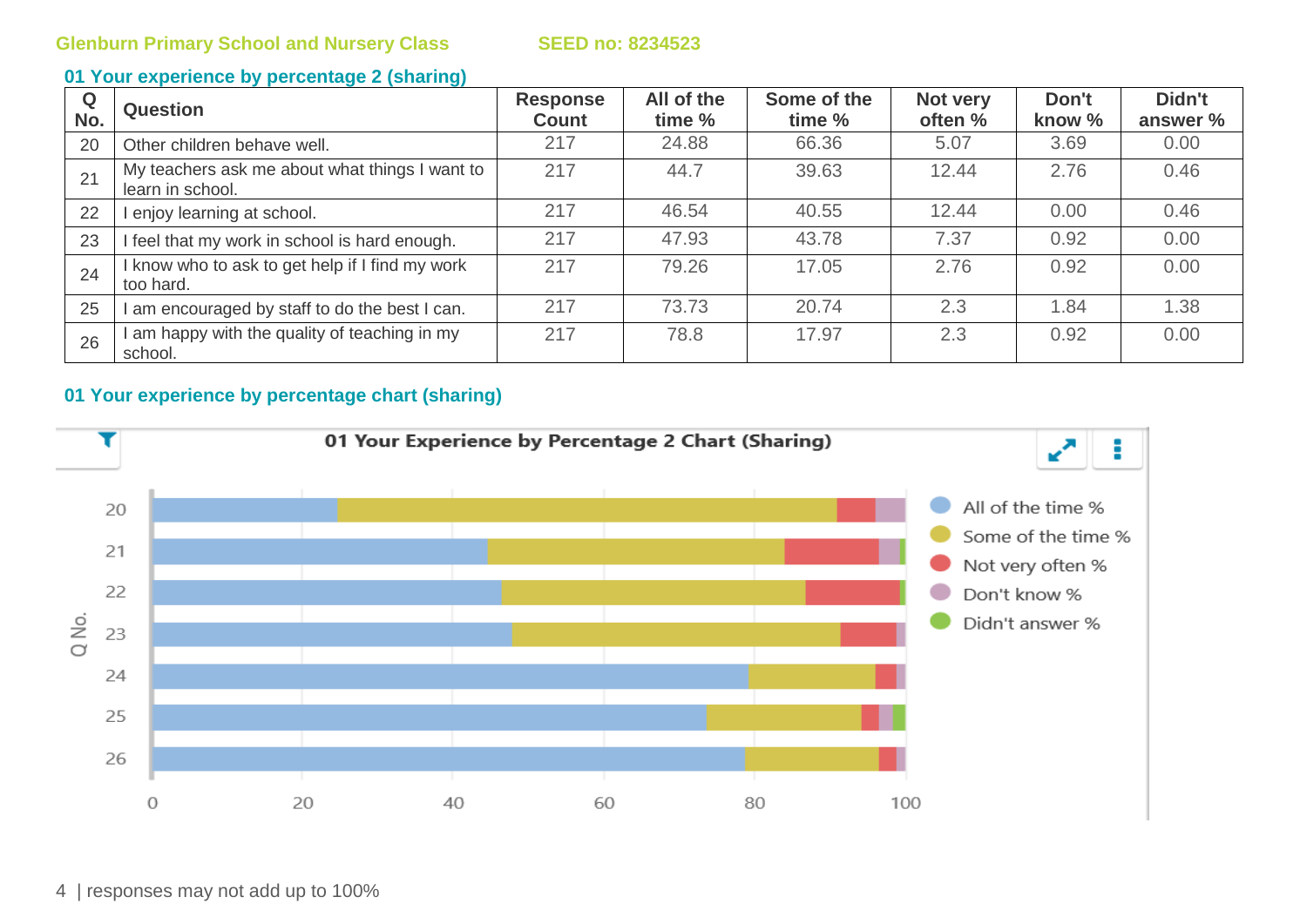## **01 Your experience by percentage (sharing) bullying**

|        | <b>Question</b>                         | <b>Response</b>   | Agree         | <b>Disagree</b> | <b>Never</b>  | Didn't   |
|--------|-----------------------------------------|-------------------|---------------|-----------------|---------------|----------|
| No.    |                                         | Count             | $\frac{0}{0}$ | $\frac{0}{0}$   | experienced % | answer % |
| $\sim$ | My school deals well with any bullying. | ヘィフ<br><u>_ .</u> | 53.92         | 3.68            | 35.94         | 0.46     |

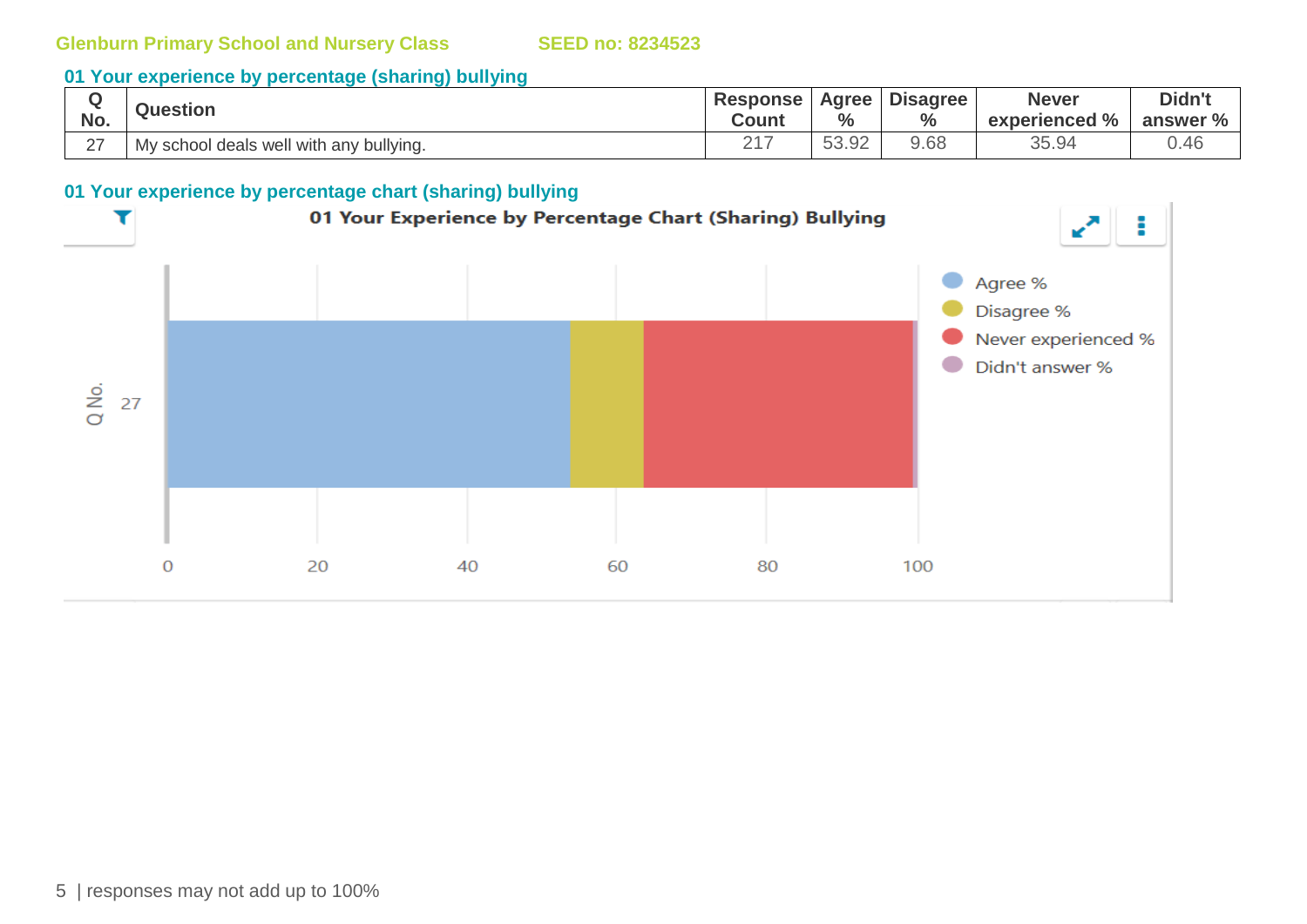# **Questionnaire for parents/carers of children in the early learning and childcare setting (03)**

| Q<br>No.       | Question                                                                                                                                       | <b>Response</b><br><b>Count</b> | <b>Strongly</b><br>agree % | Agree<br>% | <b>Disagree</b><br>$\%$ | <b>Strongly</b><br>disagree | Don't<br>know | Didn't<br>answer |
|----------------|------------------------------------------------------------------------------------------------------------------------------------------------|---------------------------------|----------------------------|------------|-------------------------|-----------------------------|---------------|------------------|
|                |                                                                                                                                                |                                 |                            |            |                         | %                           | $\frac{0}{0}$ | %                |
| 3              | My child likes being at this setting.                                                                                                          | 28                              | 85.71                      | 3.57       | 0.00                    | 3.57                        | 3.57          | 3.57             |
| 4              | Staff treat my child fairly and with respect.                                                                                                  | 28                              | 92.86                      | 3.57       | 0.00                    | 0.00                        | 3.57          | 0.00             |
| 5              | I feel that my child is safe at the setting.                                                                                                   | 28                              | 82.14                      | 10.71      | 0.00                    | 0.00                        | 3.57          | 3.57             |
| 6              | My child's behaviour is managed effectively.                                                                                                   | 28                              | 78.57                      | 14.29      | 0.00                    | 0.00                        | 7.14          | 0.00             |
| $\overline{7}$ | The setting helps my child to feel confident.                                                                                                  | 28                              | 85.71                      | 10.71      | 0.00                    | 0.00                        | 3.57          | 0.00             |
| 8              | I feel staff really know my child as an individual.                                                                                            | 28                              | 82.14                      | 14.29      | 0.00                    | 0.00                        | 3.57          | 0.00             |
| 9              | The learning experiences my child has at the setting are at<br>the right level for them.                                                       | 28                              | 85.71                      | 10.71      | 0.00                    | 0.00                        | 3.57          | 0.00             |
| 10             | My child's learning and development is well supported by the<br>staff in the setting.                                                          | 28                              | 85.71                      | 10.71      | 0.00                    | 0.00                        | 3.57          | 0.00             |
| 11             | My child is encouraged to be healthy and to be physically<br>active.                                                                           | 28                              | 89.29                      | 7.14       | 0.00                    | 0.00                        | 3.57          | 0.00             |
| 12             | The setting supports my child's emotional wellbeing.                                                                                           | 28                              | 85.71                      | 10.71      | 0.00                    | 0.00                        | 3.57          | 0.00             |
| 13             | My child is making good progress at the setting.                                                                                               | 28                              | 82.14                      | 14.29      | 0.00                    | 0.00                        | 3.57          | 0.00             |
| 14             | I receive helpful, regular feedback about how my child is<br>learning and developing e.g. informal feedback, reports and<br>learning profiles. | 28                              | 67.86                      | 28.57      | 0.00                    | 0.00                        | 3.57          | 0.00             |
| 15             | The information I receive about how my child is learning and<br>developing is shared with me when I request it.                                | 28                              | 78.57                      | 17.86      | 0.00                    | 0.00                        | 3.57          | 0.00             |
| 16             | I understand how the setting monitors my child's progress in<br>learning.                                                                      | 28                              | 75                         | 21.43      | 0.00                    | 0.00                        | 3.57          | 0.00             |
| 17             | The setting gives me ideas on how to support my child's<br>learning at home.                                                                   | 28                              | 67.86                      | 28.57      | 0.00                    | 0.00                        | 3.57          | 0.00             |
| 18             | The setting organises activities where my child and I can<br>learn together.                                                                   | 28                              | 75                         | 21.43      | 0.00                    | 0.00                        | 3.57          | 0.00             |
| 19             | The setting takes my views into account when making<br>changes.                                                                                | 28                              | 60.71                      | 32.14      | 0.00                    | 0.00                        | 7.14          | 0.00             |
| 20             | I feel comfortable approaching the setting with questions,<br>suggestions and/or a problem.                                                    | 28                              | 82.14                      | 14.29      | 0.00                    | 0.00                        | 3.57          | 0.00             |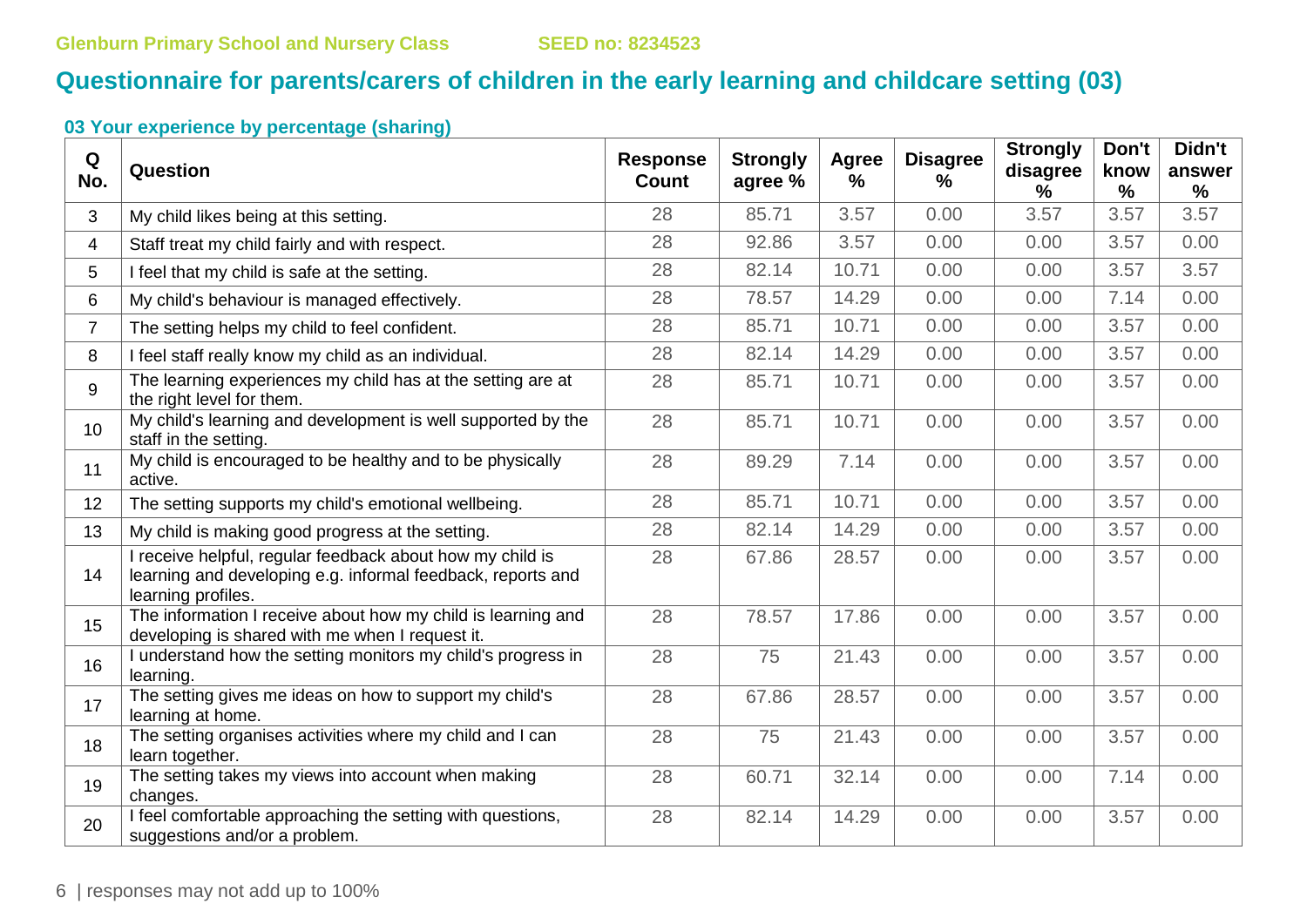| Q<br>No. | Question (cont.)                                                                               | <b>Response</b><br>Count | <b>Strongly</b><br>agree % | Agree<br>$\frac{9}{6}$ | <b>Disagree</b><br>$\%$ | <b>Strongly</b><br>disagree<br>% | Don't<br>know<br>% | Didn't<br>answer<br>% |
|----------|------------------------------------------------------------------------------------------------|--------------------------|----------------------------|------------------------|-------------------------|----------------------------------|--------------------|-----------------------|
| 21       | I feel encouraged to be involved in the work of parent groups.                                 | 28                       | 78.57                      | 17.86                  | 0.00                    | 0.00                             | 3.57               | 0.00                  |
| 22       | am kept informed about the work of parent groups.                                              | 28                       | 67.86                      | 28.57                  | 0.00                    | 0.00                             | 3.57               | 0.00                  |
| 23       | The setting is well led and managed.                                                           | 28                       | 85.71                      | 10.71                  | 0.00                    | 0.00                             | 3.57               | 0.00                  |
| 24       | The setting encourages children to treat others kindly and<br>with respect.                    | 28                       | 85.71                      | 10.71                  | 0.00                    | 0.00                             | 3.57               | 0.00                  |
| 25       | I would recommend the setting to other parents.                                                | 28                       | 89.29                      | 7.14                   | 0.00                    | 0.00                             | 3.57               | 0.00                  |
| 26       | My child was well supported as they started at the setting or<br>moved to a new room or group. | 28                       | 85.71                      | 7.14                   | 0.00                    | 0.00                             | 7.14               | 0.00                  |
| 27       | Overall, I am satisfied with the setting.                                                      | 28                       | 82.14                      | 14.29                  | 0.00                    | 0.00                             | 3.57               | 0.00                  |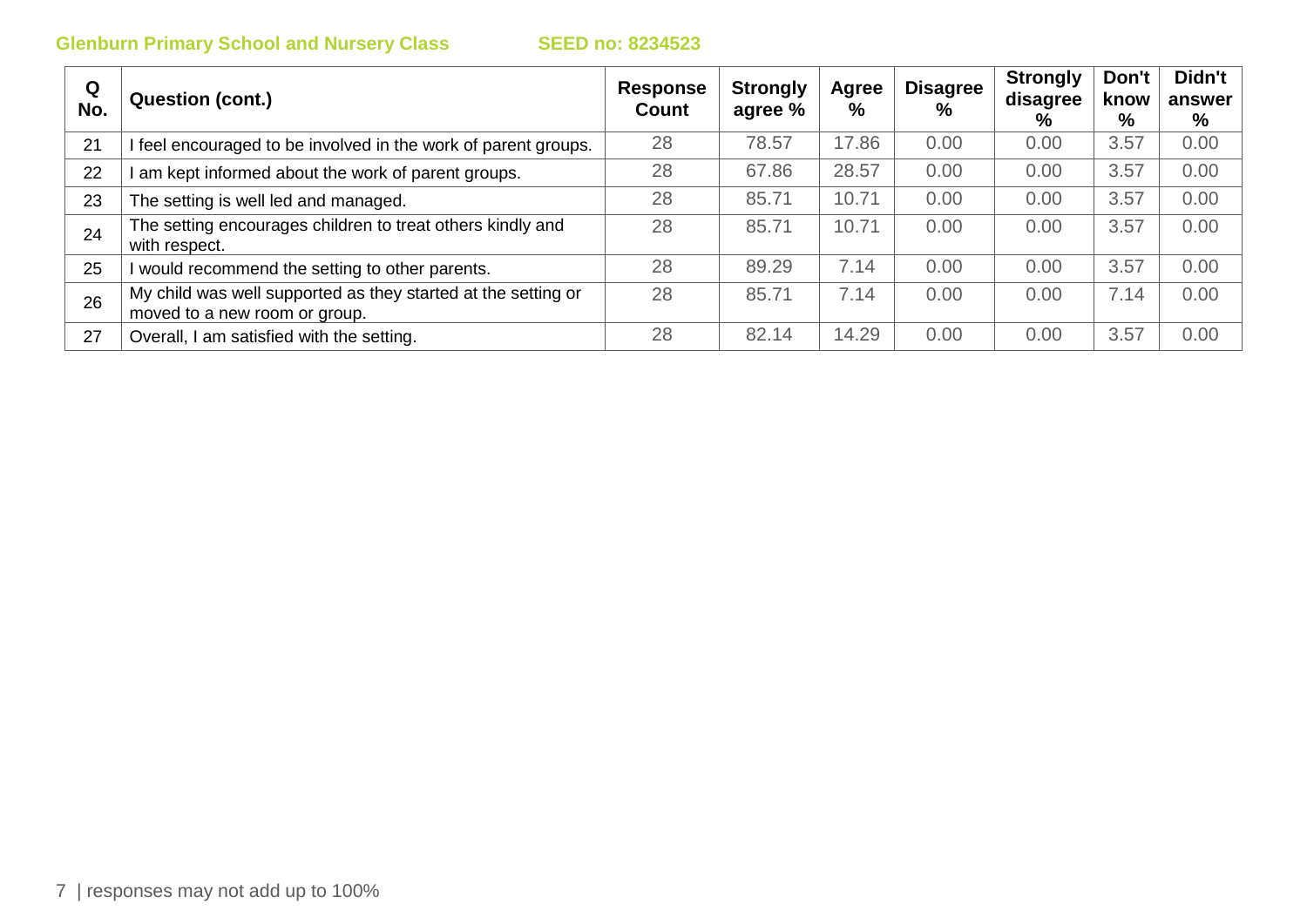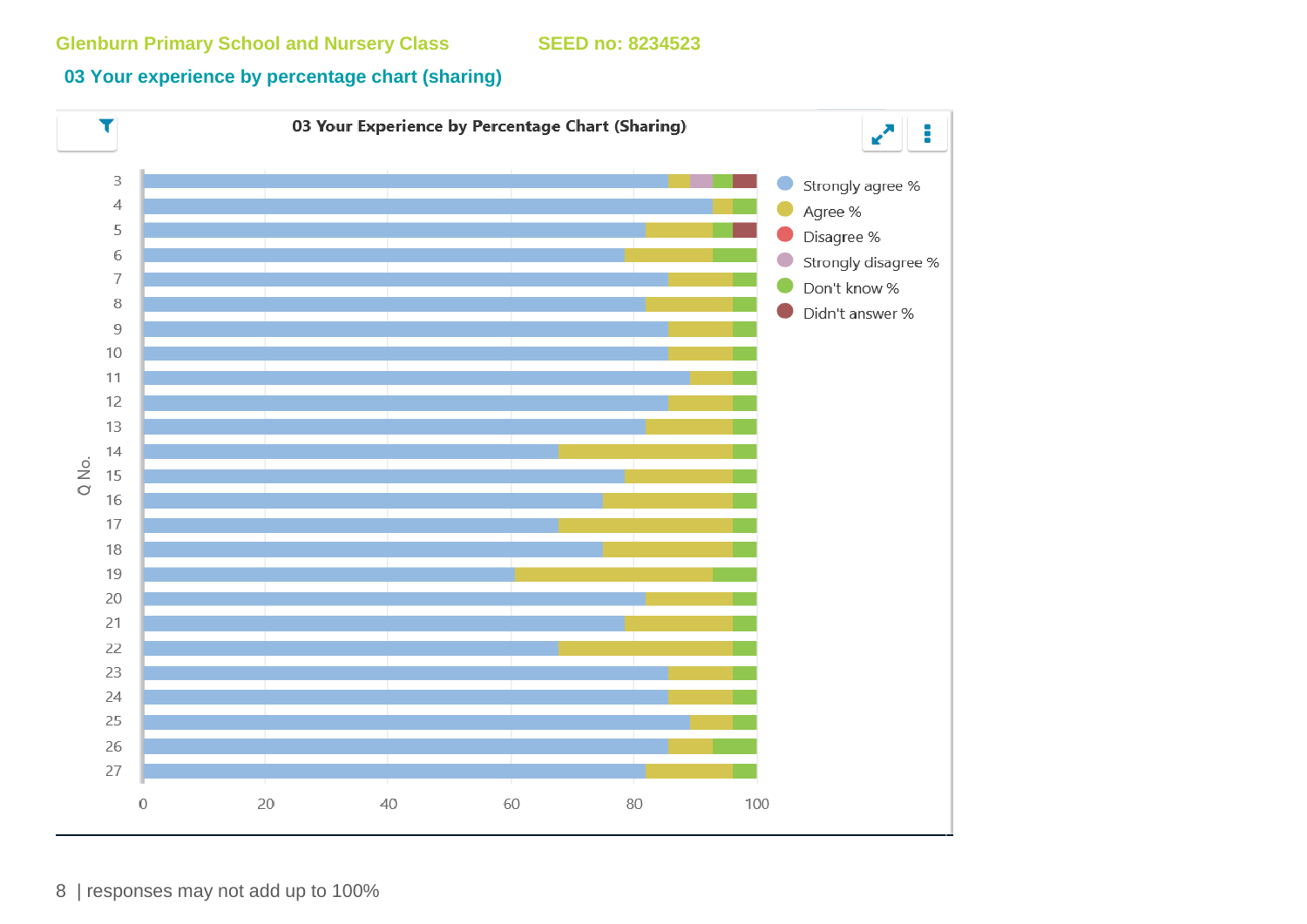# **Questionnaire for parents/carers of children in primary stages (04)**

| Q<br>No.       | Question                                                                                                                                       | <b>Response</b><br><b>Count</b> | <b>Strongly</b><br>agree % | Agree<br>% | <b>Disagree</b><br>% | <b>Strongly</b><br>disagree<br>$\%$ | Don't<br>know<br>% | Didn't<br>answer<br>$\%$ |
|----------------|------------------------------------------------------------------------------------------------------------------------------------------------|---------------------------------|----------------------------|------------|----------------------|-------------------------------------|--------------------|--------------------------|
| 4              | My child likes being at this school.                                                                                                           | 124                             | 59.68                      | 33.06      | 4.84                 | 0.81                                | 0.81               | 0.81                     |
| 5              | Staff treat my child fairly and with respect.                                                                                                  | 124                             | 59.68                      | 35.48      | 3.23                 | 0.00                                | 0.81               | 0.81                     |
| 6              | I feel that my child is safe at the school.                                                                                                    | 124                             | 59.68                      | 33.06      | 4.03                 | 0.81                                | 0.00               | 2.42                     |
| $\overline{7}$ | The school helps my child to feel confident.                                                                                                   | 124                             | 52.42                      | 37.1       | 4.84                 | 0.81                                | 4.03               | 0.81                     |
| 8              | I feel staff really know my child as an individual.                                                                                            | 124                             | 47.58                      | 37.9       | 6.45                 | 0.81                                | 5.65               | 1.61                     |
| 9              | My child finds their learning activities hard enough.                                                                                          | 124                             | 34.68                      | 47.58      | 10.48                | 4.03                                | 2.42               | 0.81                     |
| 10             | My child receives the help he/she needs to do well.                                                                                            | 124                             | 42.74                      | 44.35      | 8.06                 | 0.81                                | 2.42               | 1.61                     |
| 11             | My child is encouraged by the school to be healthy and take<br>regular exercise.                                                               | 124                             | 60.48                      | 36.29      | 0.00                 | 0.81                                | 1.61               | 0.81                     |
| 12             | The school supports my child's emotional wellbeing.                                                                                            | 124                             | 37.9                       | 48.39      | 9.68                 | 0.81                                | 0.81               | 2.42                     |
| 13             | My child is making good progress at the school.                                                                                                | 124                             | 45.97                      | 44.35      | 2.42                 | 2.42                                | 4.03               | 0.81                     |
| 14             | I receive helpful, regular feedback about how my child is<br>learning and developing e.g. informal feedback, reports and<br>learning profiles. | 124                             | 39.52                      | 46.77      | 10.48                | 1.61                                | 0.00               | 1.61                     |
| 15             | The information I receive about how my child is doing reaches<br>me at the right time.                                                         | 124                             | 34.68                      | 50         | 12.1                 | 0.81                                | 0.81               | 1.61                     |
| 16             | I understand how my child's progress is assessed.                                                                                              | 124                             | 30.65                      | 54.84      | 11.29                | 0.81                                | 0.81               | 1.61                     |
| 17             | The school gives me advice on how to support my child's<br>learning at home.                                                                   | 124                             | 42.74                      | 45.16      | 8.06                 | 1.61                                | 0.81               | 1.61                     |
| 18             | The school organises activities where my child and I can learn<br>together.                                                                    | 124                             | 37.9                       | 50         | 3.23                 | 2.42                                | 4.84               | 1.61                     |
| 19             | The school takes my views into account when making changes.                                                                                    | 124                             | 28.23                      | 41.13      | 9.68                 | 6.45                                | 12.9               | 1.61                     |
| 20             | I feel comfortable approaching the school with questions,<br>suggestions and/or a problem.                                                     | 124                             | 48.39                      | 37.9       | 8.06                 | 4.03                                | 0.81               | 0.81                     |
| 21             | I feel encouraged to be involved in the work of the Parent<br>Council and/or parent association.                                               | 124                             | 33.87                      | 46.77      | 5.65                 | 4.84                                | 8.06               | 0.81                     |
| 22             | I am kept informed about the work of the Parent Council and/or<br>parent association.                                                          | 124                             | 33.06                      | 45.16      | 10.48                | 4.03                                | 6.45               | 0.81                     |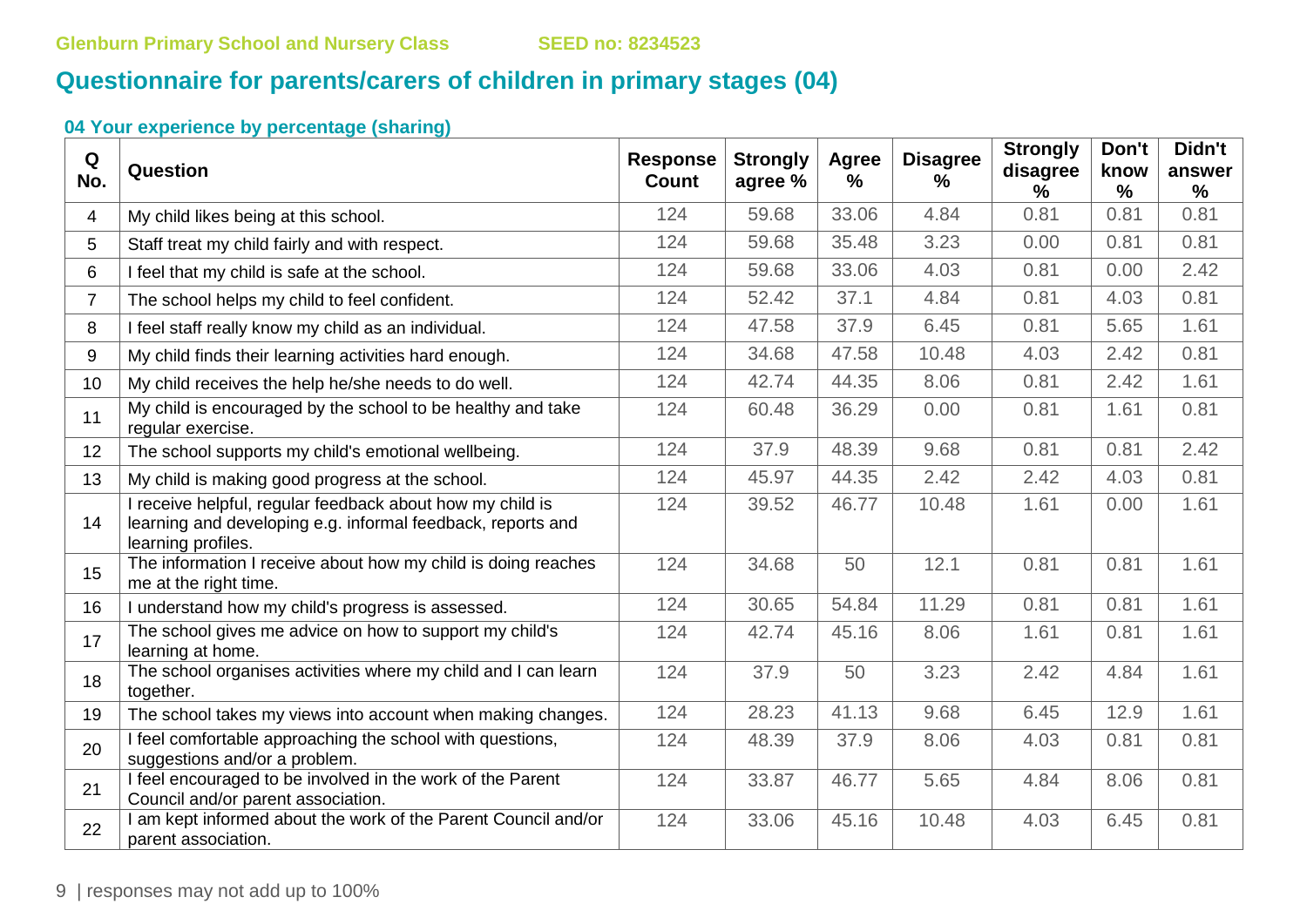| Q<br>No. | <b>Question (cont.)</b>                                      | Response<br><b>Count</b> | <b>Strongly</b><br>agree % | Agree<br>% | <b>Disagree</b><br>$\frac{0}{0}$ | <b>Strongly</b><br>disagree<br>$\%$ | Don't<br>know<br>$\%$ | Didn't<br>answer<br>% |
|----------|--------------------------------------------------------------|--------------------------|----------------------------|------------|----------------------------------|-------------------------------------|-----------------------|-----------------------|
| 23       | am satisfied with the quality of teaching in the school.     | 124                      | 53.23                      | 36.29      | 7.26                             | 0.00                                | 2.42                  | 0.81                  |
| 24       | The school is well led and managed.                          | 124                      | 51.61                      | 27.42      | 10.48                            | 2.42                                | 7.26                  | 0.81                  |
| 25       | The school encourages children to treat others with respect. | 124                      | 55.65                      | 37.1       | 3.23                             | 2.42                                | 0.81                  | 0.81                  |
| 26       | would recommend the school to other parents.                 | 124                      | 51.61                      | 29.03      | 11.29                            | 0.81                                | 5.65                  | 1.61                  |
| 27       | Overall, I am satisfied with the school.                     | 124                      | 52.42                      | 27.42      | 12.1                             | 0.81                                | 3.23                  | 4.03                  |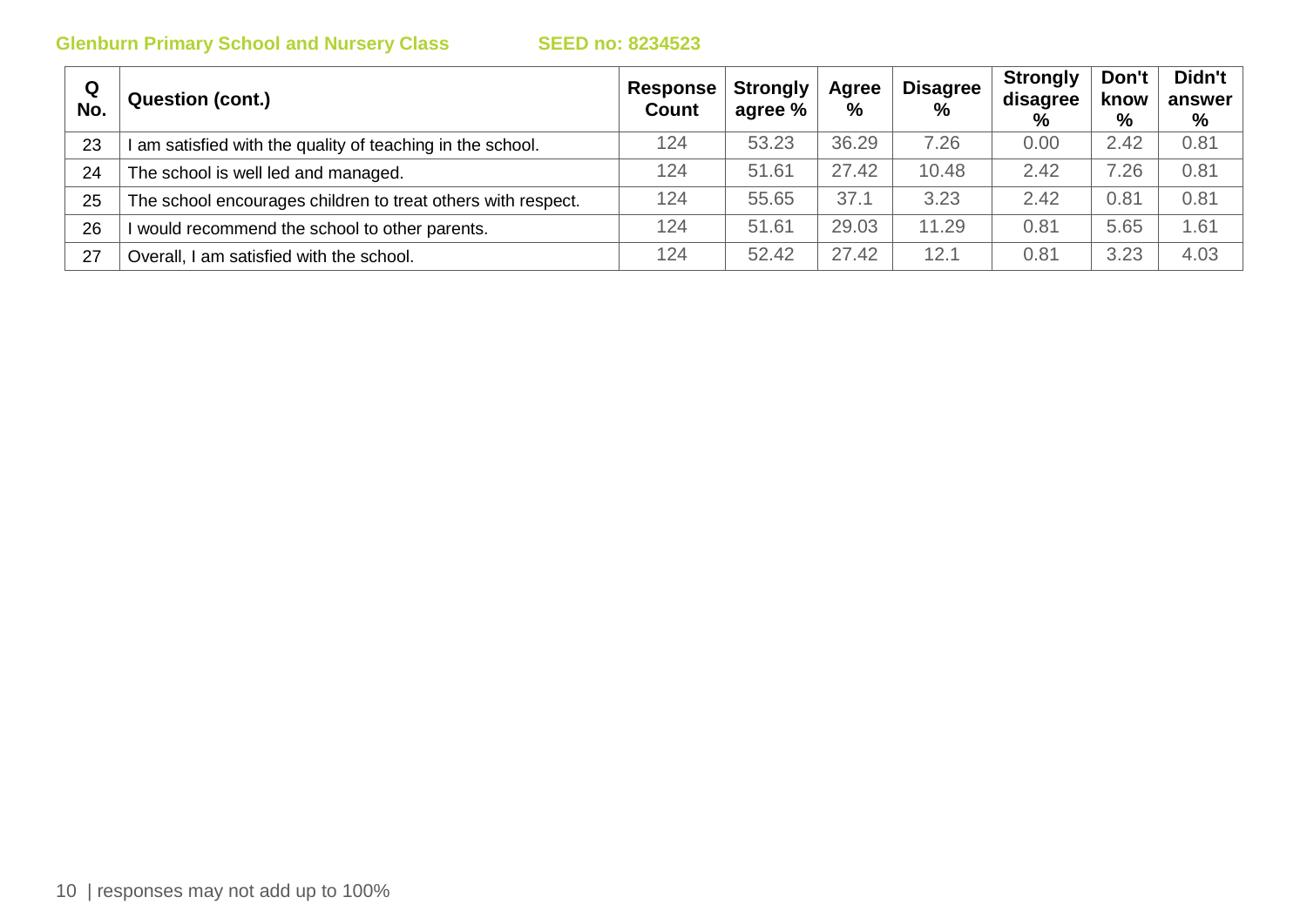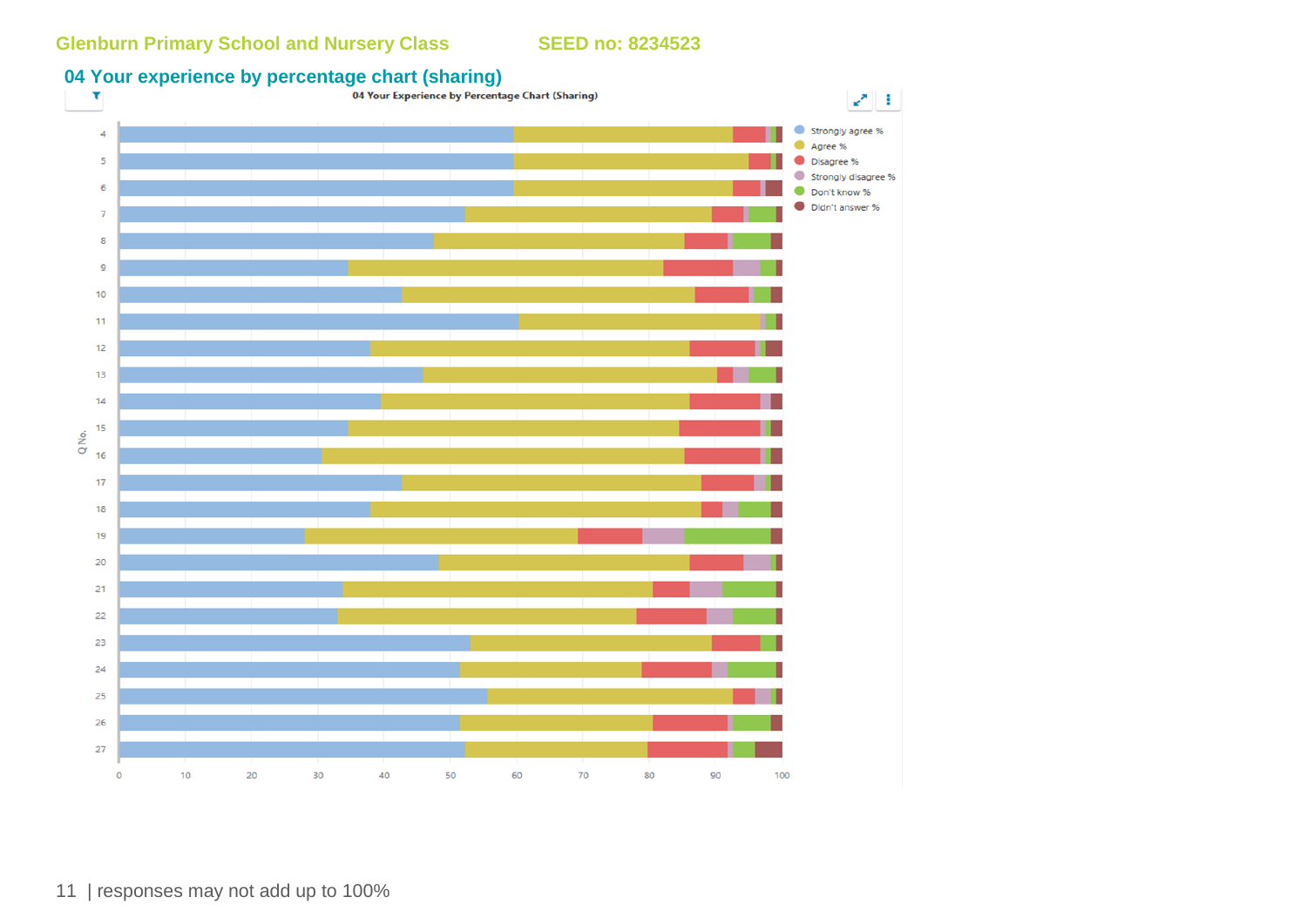#### **04 Your experience by percentage (sharing) bullying**

|     | <b>Question</b>                          | <b>Response</b> | <b>Strongly</b> | Agree | <b>Disagree</b> | <b>Strongly</b> | <b>Never</b>             | Didn't          |
|-----|------------------------------------------|-----------------|-----------------|-------|-----------------|-----------------|--------------------------|-----------------|
| No. |                                          | Count           | agree %         | %     | $\frac{0}{0}$   | disagree %      | $^{\circ}$ experienced % | answer %        |
| 28  | The school deals well with any bullying. | 12.<br><u>_</u> | .29             | 20.16 | 9.68            | ب∠.ں            | 54.U3                    | .6 <sup>4</sup> |

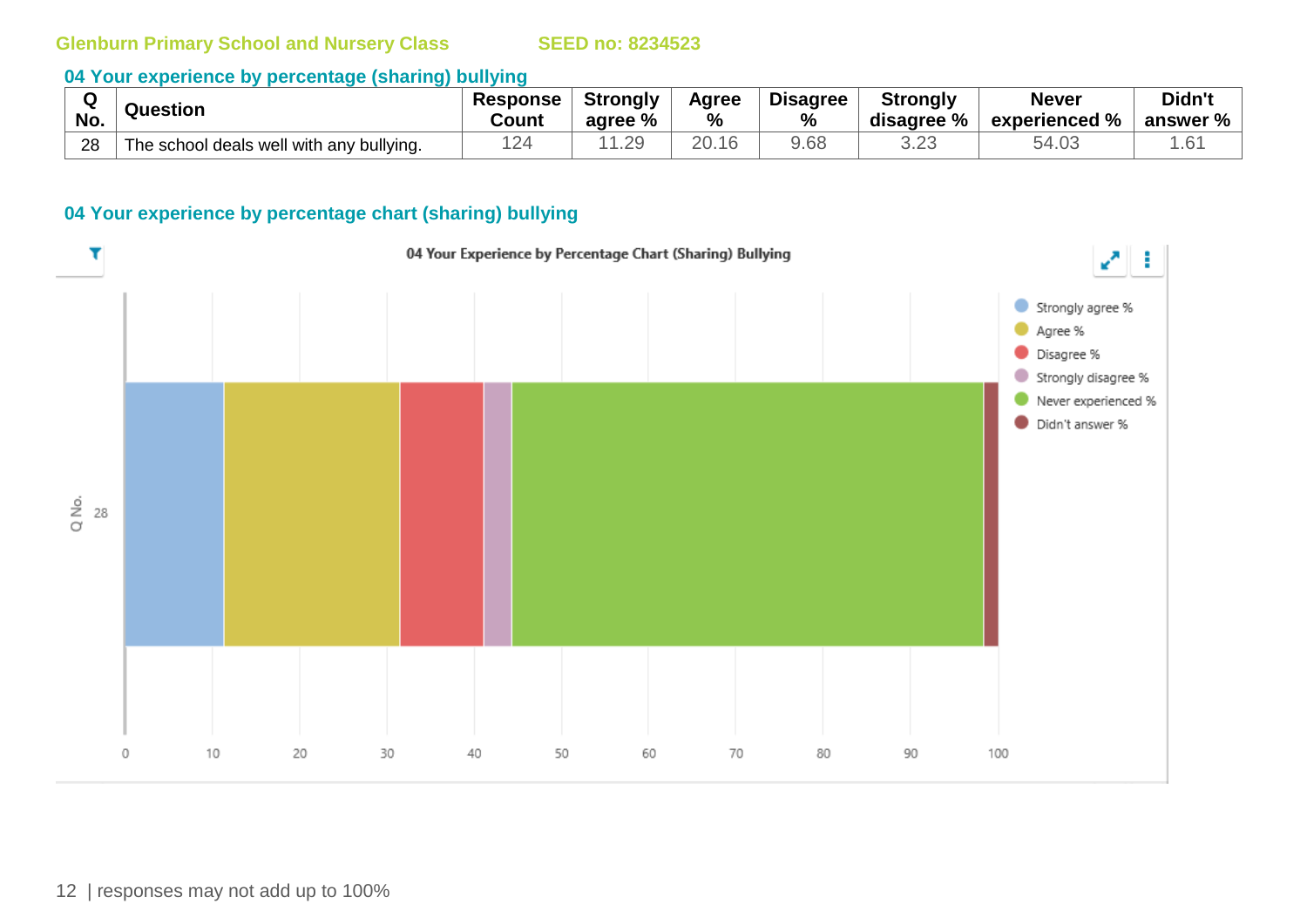# **Questionnaire for partners with the school (06)**

## **06 Your experience by percentage (sharing)**

| Q<br>No.       | <b>Question</b>                                                                                                                                                      | <b>Response</b><br><b>Count</b> | <b>Strongly</b><br>agree % | <b>Agree</b><br>$\%$ | <b>Disagree</b><br>$\frac{0}{0}$ | <b>Strongly</b><br>disagree<br>$\frac{6}{6}$ | Don't<br>know<br>$\frac{0}{0}$ | N/A<br>$\frac{0}{0}$ | Didn't<br>answer<br>$\frac{0}{0}$ |
|----------------|----------------------------------------------------------------------------------------------------------------------------------------------------------------------|---------------------------------|----------------------------|----------------------|----------------------------------|----------------------------------------------|--------------------------------|----------------------|-----------------------------------|
| 3              | My service/organisation works in partnership with<br>the school on a regular basis.                                                                                  | 19                              | 57.89                      | 36.84                | 0.00                             | 0.00                                         | 5.26                           | 0.00                 | 0.00                              |
| $\overline{4}$ | We are aware of the school's procedures for<br>reporting child protection and safeguarding<br>concerns.                                                              | 19                              | 63.16                      | 31.58                | 0.00                             | 0.00                                         | 5.26                           | 0.00                 | 0.00                              |
| 5              | My service/organisation has a clear understanding<br>of the school's strategies for raising attainment for<br>all.                                                   | 19                              | 57.89                      | 26.32                | 0.00                             | 0.00                                         | 5.26                           | 10.53                | 0.00                              |
| 6              | There are effective arrangements in place for<br>jointly planning provision with the school.                                                                         | 19                              | 52.63                      | 42.11                | 0.00                             | 0.00                                         | 5.26                           | 0.00                 | 0.00                              |
| $\overline{7}$ | There are effective arrangements for jointly<br>delivering provision with the school.                                                                                | 19                              | 57.89                      | 36.84                | 0.00                             | 0.00                                         | 5.26                           | 0.00                 | 0.00                              |
| 8              | My service/organisation is involved in the school's<br>self-evaluation of our joint work.                                                                            | 19                              | 36.84                      | 31.58                | 10.53                            | 0.00                                         | 10.53                          | 10.53                | 0.00                              |
| 9              | Roles and responsibilities are clearly defined within<br>the partnership.                                                                                            | 19                              | 57.89                      | 31.58                | 0.00                             | 0.00                                         | 5.26                           | 5.26                 | 0.00                              |
| 10             | Effective arrangements are in place to evaluate the<br>impact of our partnership working.                                                                            | 19                              | 57.89                      | 31.58                | 0.00                             | 0.00                                         | 5.26                           | 0.00                 | 5.26                              |
| 11             | My service/organisation is kept up to date with<br>changes in the school which may affect the<br>services we deliver.                                                | 19                              | 47.37                      | 42.11                | 0.00                             | 0.00                                         | 5.26                           | 5.26                 | 0.00                              |
| 12             | The school provides my service/organisation with<br>relevant information about the needs of children<br>and young people.                                            | 19                              | 68.42                      | 26.32                | 0.00                             | 0.00                                         | 5.26                           | 0.00                 | 0.00                              |
| 13             | Arrangements are in place to support my<br>service/organisation to share relevant information<br>about the progress of children and young people<br>with the school. | 19                              | 63.16                      | 21.05                | 0.00                             | 0.00                                         | 5.26                           | 10.53                | 0.00                              |
| 14             | The school values the contribution made by my<br>service/organisation.                                                                                               | 19                              | 78.95                      | 15.79                | 0.00                             | 0.00                                         | 5.26                           | 0.00                 | 0.00                              |
| 15             | The school actively promotes my<br>service/organisation to potential users, as<br>appropriate.                                                                       | 19                              | 63.16                      | 26.32                | 0.00                             | 0.00                                         | 10.53                          | 0.00                 | 0.00                              |

13 | responses may not add up to 100%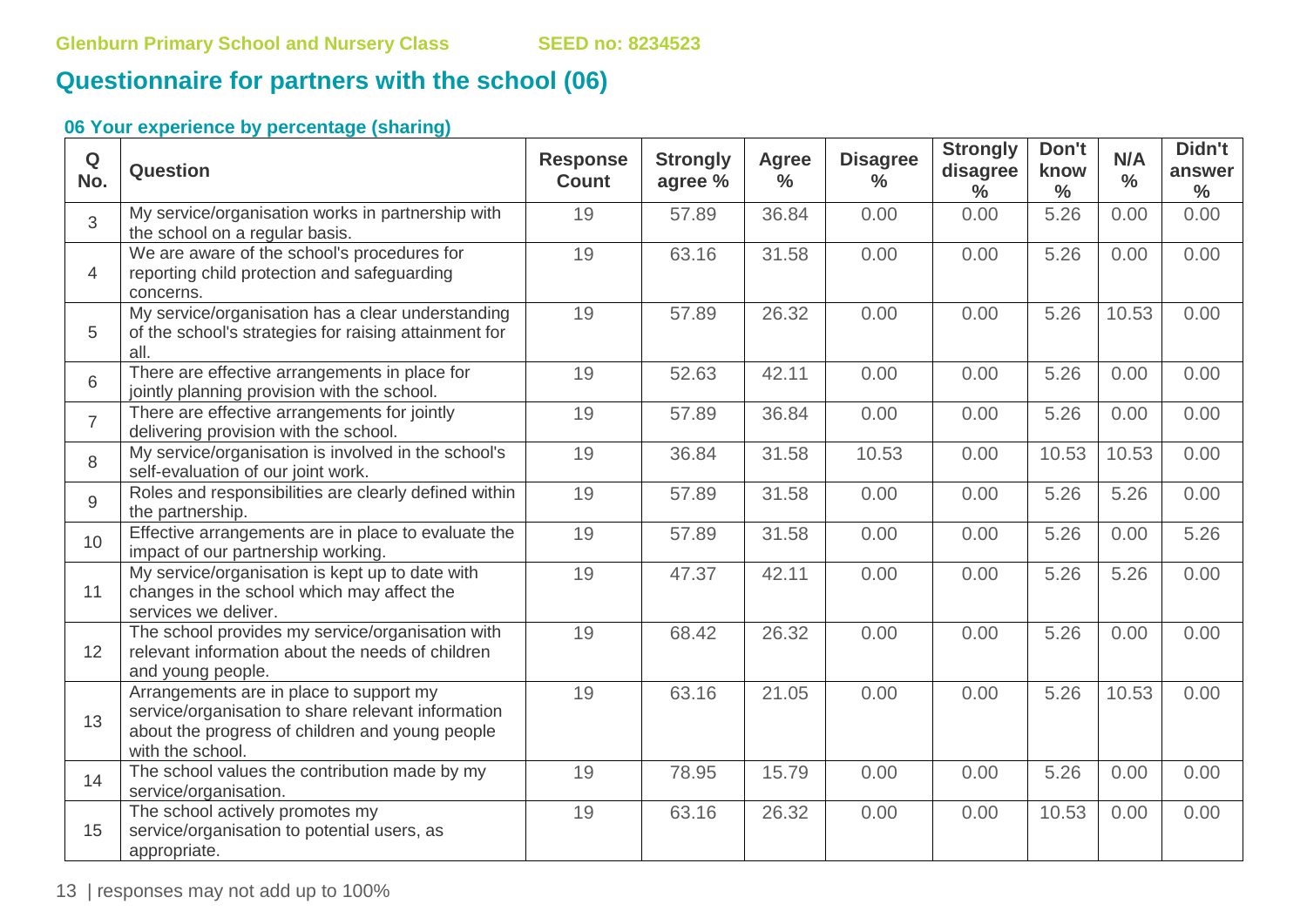| Q<br>No. | <b>Question (cont.)</b>                                                                                                     | <b>Response</b><br><b>Count</b> | <b>Strongly</b><br>agree % | Agree<br>$\%$ | <b>Disagree</b><br>$\frac{0}{0}$ | <b>Strongly</b><br>disagree<br>$\%$ | Don't<br>know<br>$\%$ | N/A<br>$\frac{0}{0}$ | Didn't<br>answer<br>$\%$ |
|----------|-----------------------------------------------------------------------------------------------------------------------------|---------------------------------|----------------------------|---------------|----------------------------------|-------------------------------------|-----------------------|----------------------|--------------------------|
| 16       | There are opportunities to network, share practice<br>and participate in joint training and development<br>with the school. | 19                              | 36.84                      | 31.58         | 0.00                             | 0.00                                | 5.26                  | 26.32                | 0.00                     |
| 17       | My service/organisation has a clear understanding<br>of the social, cultural and economic context of the<br>school.         | 19                              | 52.63                      | 42.11         | 0.00                             | 0.00                                | 5.26                  | 0.00                 | 0.00                     |
| 18       | Overall, partnership working with the school works<br>well.                                                                 | 19                              | 73.68                      | 21.05         | 0.00                             | 0.00                                | 5.26                  | 0.00                 | 0.00                     |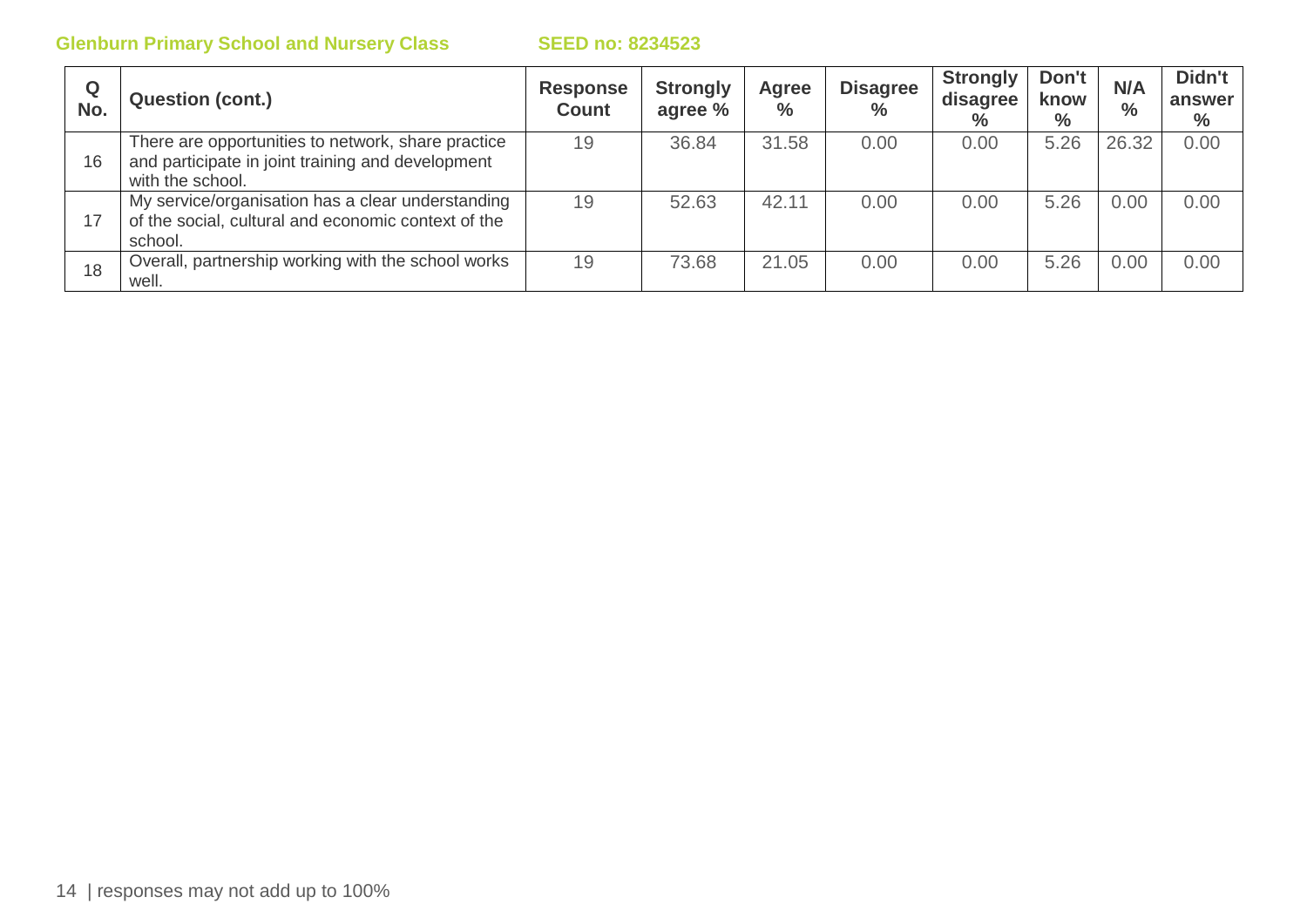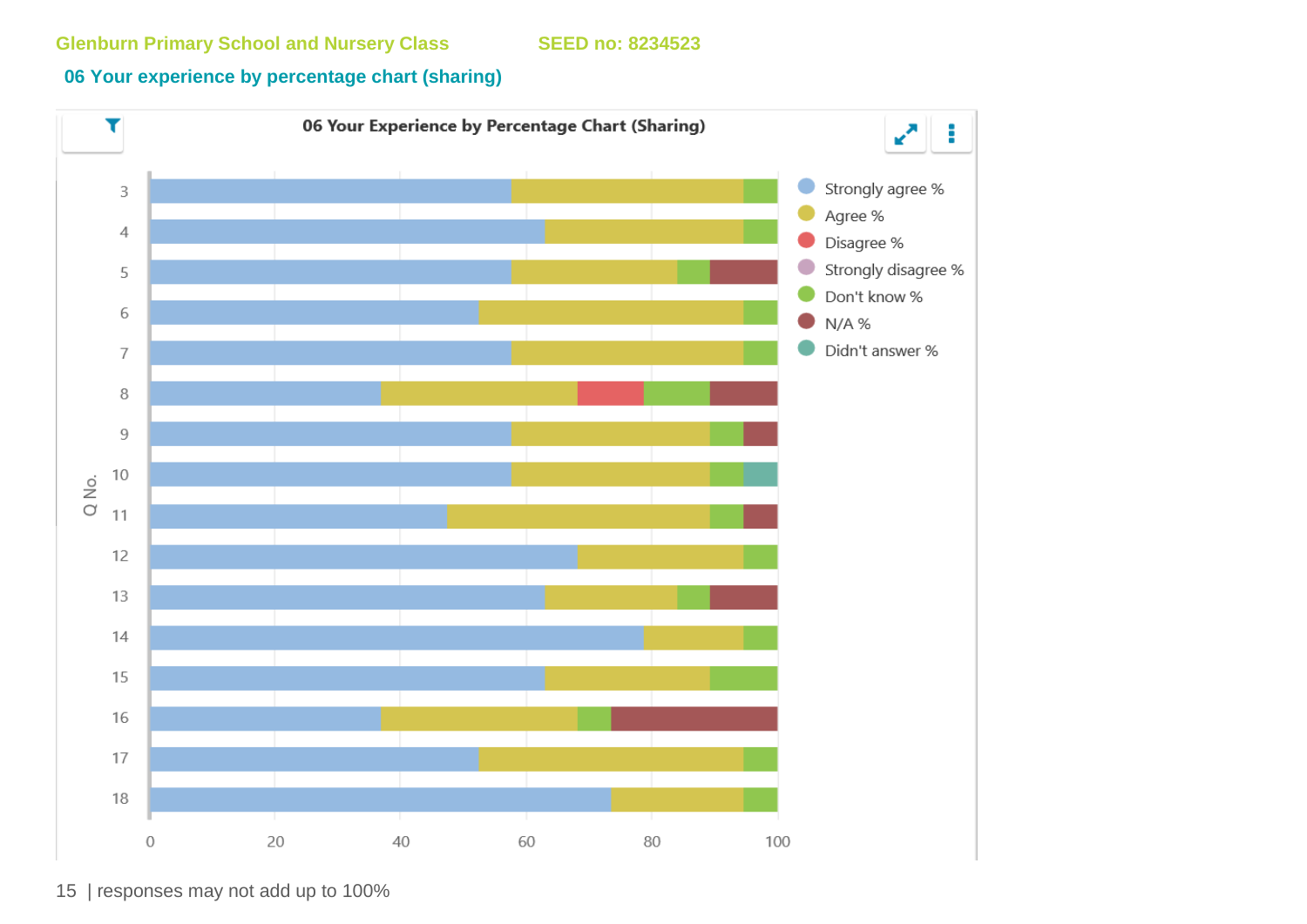# **Questionnaire for school support staff (09)**

| Q<br>No.       | Question                                                                                            | <b>Response</b><br><b>Count</b> | <b>Strongly</b><br>agree % | Agree<br>$\%$ | <b>Disagree</b><br>% | <b>Strongly</b><br>disagree<br>$\frac{9}{6}$ | Don't<br>know<br>$\frac{9}{6}$ | N/A<br>% | Didn't<br>answer<br>$\frac{9}{6}$ |
|----------------|-----------------------------------------------------------------------------------------------------|---------------------------------|----------------------------|---------------|----------------------|----------------------------------------------|--------------------------------|----------|-----------------------------------|
| $\overline{2}$ | I find it rewarding to be a member of staff at this<br>school.                                      | 15                              | 86.67                      | 6.67          | 0.00                 | 0.00                                         | 6.67                           | 0.00     | 0.00                              |
| $\mathbf{3}$   | I feel a valued part of the school's community.                                                     | 15                              | 60                         | 26.67         | 0.00                 | 0.00                                         | 13.33                          | 0.00     | 0.00                              |
| $\overline{4}$ | I am encouraged to learn and share practice with<br>colleagues from other schools.                  | 15                              | 13.33                      | 80            | 0.00                 | 0.00                                         | 6.67                           | 0.00     | 0.00                              |
| 5              | I am given the opportunity to learn and share<br>practice with colleagues from other schools.       | 15                              | 40                         | 53.33         | 0.00                 | 0.00                                         | 6.67                           | 0.00     | 0.00                              |
| 6              | I have a clear understanding of the social, cultural<br>and economic context of the school.         | 15                              | 40                         | 53.33         | 0.00                 | 0.00                                         | 6.67                           | 0.00     | 0.00                              |
| $\overline{7}$ | I feel appropriately supported by the school to<br>undertake my role.                               | 15                              | 33.33                      | 46.67         | 0.00                 | 0.00                                         | 6.67                           | 13.33    | 0.00                              |
| 8              | I am supported to take part in development<br>opportunities.                                        | 15                              | 6.67                       | 46.67         | 13.33                | 0.00                                         | 0.00                           | 33.33    | 0.00                              |
| 9              | My professional learning enables me to reflect on<br>and improve my practice.                       | 15                              | 6.67                       | 60            | 13.33                | 0.00                                         | 0.00                           | 20       | 0.00                              |
| 10             | I have regular opportunities to undertake leadership<br>roles.                                      | 15                              | 6.67                       | 60            | 13.33                | 0.00                                         | 6.67                           | 13.33    | 0.00                              |
| 11             | I have opportunities to be involved in agreeing<br>priorities for the school.                       | 15                              | 53.33                      | 40            | 0.00                 | 0.00                                         | 6.67                           | 0.00     | 0.00                              |
| 12             | I am actively involved in the school's ongoing self-<br>evaluation.                                 | 15                              | 46.67                      | 46.67         | 0.00                 | 0.00                                         | 6.67                           | 0.00     | 0.00                              |
| 13             | I understand how to apply the school's procedures<br>relating to child protection and safeguarding. | 15                              | 46.67                      | 46.67         | 0.00                 | 0.00                                         | 6.67                           | 0.00     | 0.00                              |
| 14             | The school's vision and values underpins my work.                                                   | 15                              | 46.67                      | 46.67         | 0.00                 | 0.00                                         | 6.67                           | 0.00     | 0.00                              |
| 15             | Staff treat all children and young people fairly and<br>with respect.                               | 15                              | 66.67                      | 26.67         | 0.00                 | 0.00                                         | 6.67                           | 0.00     | 0.00                              |
| 16             | Colleagues treat each other with respect.                                                           | 15                              | 20                         | 66.67         | 6.67                 | 0.00                                         | 6.67                           | 0.00     | 0.00                              |
| 17             | Children and young people are encouraged and<br>supported to treat others with respect.             | 15                              | 26.67                      | 66.67         | 0.00                 | 0.00                                         | 6.67                           | 0.00     | 0.00                              |
| 18             | Children and young people are well behaved.                                                         | 15                              | 86.67                      | 6.67          | 0.00                 | 0.00                                         | 6.67                           | 0.00     | 0.00                              |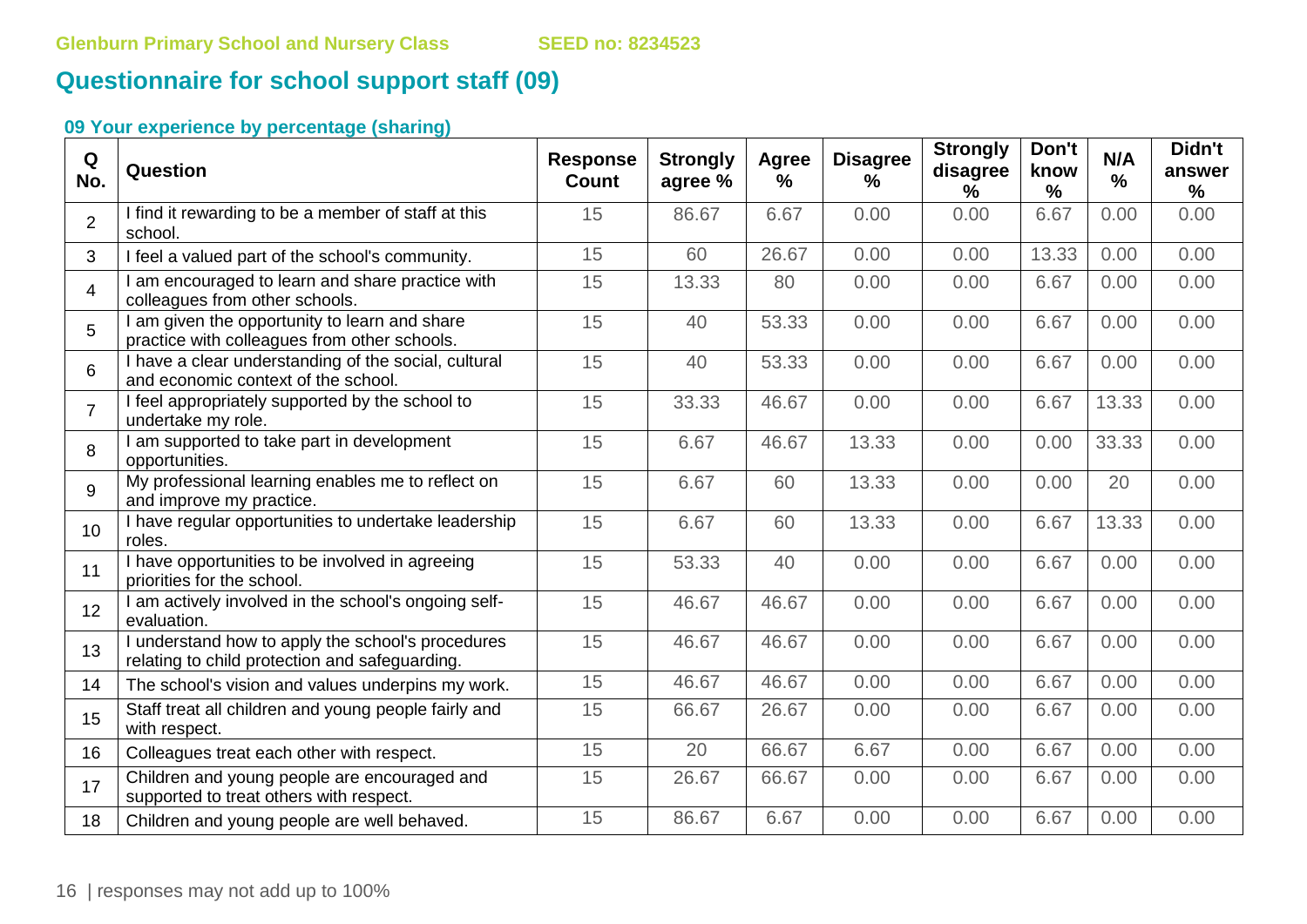| Q<br>No. | <b>Question (cont.)</b>                                                                | <b>Response</b><br>Count | <b>Strongly</b><br>agree % | Agree<br>$\%$ | <b>Disagree</b><br>$\%$ | <b>Strongly</b><br>disagree<br>% | Don't<br>know<br>$\%$ | N/A<br>$\%$ | Didn't<br>answer<br>% |
|----------|----------------------------------------------------------------------------------------|--------------------------|----------------------------|---------------|-------------------------|----------------------------------|-----------------------|-------------|-----------------------|
| 19       | The school deals effectively with any bullying.                                        | 15                       | 13.33                      | 33.33         | 26.67                   | 0.00                             | 6.67                  | 20          | 0.00                  |
| 20       | am provided with feedback when I report an<br>incident.                                | 15                       | 20                         | 53.33         | 0.00                    | 0.00                             | 6.67                  | 20          | 0.00                  |
| 21       | Collaborative working across the school is effective<br>in taking forward improvement. | 15                       | 40                         | 46.67         | 6.67                    | 0.00                             | 6.67                  | 0.00        | 0.00                  |
| 22       | Staff at all levels within the school communicate<br>effectively with each other.      | 15                       | 60                         | 33.33         | 0.00                    | 0.00                             | 6.67                  | 0.00        | 0.00                  |
| 23       | The school is well led and managed.                                                    | 15                       | 13.33                      | 33.33         | 26.67                   | 0.00                             | 6.67                  | 20          | 0.00                  |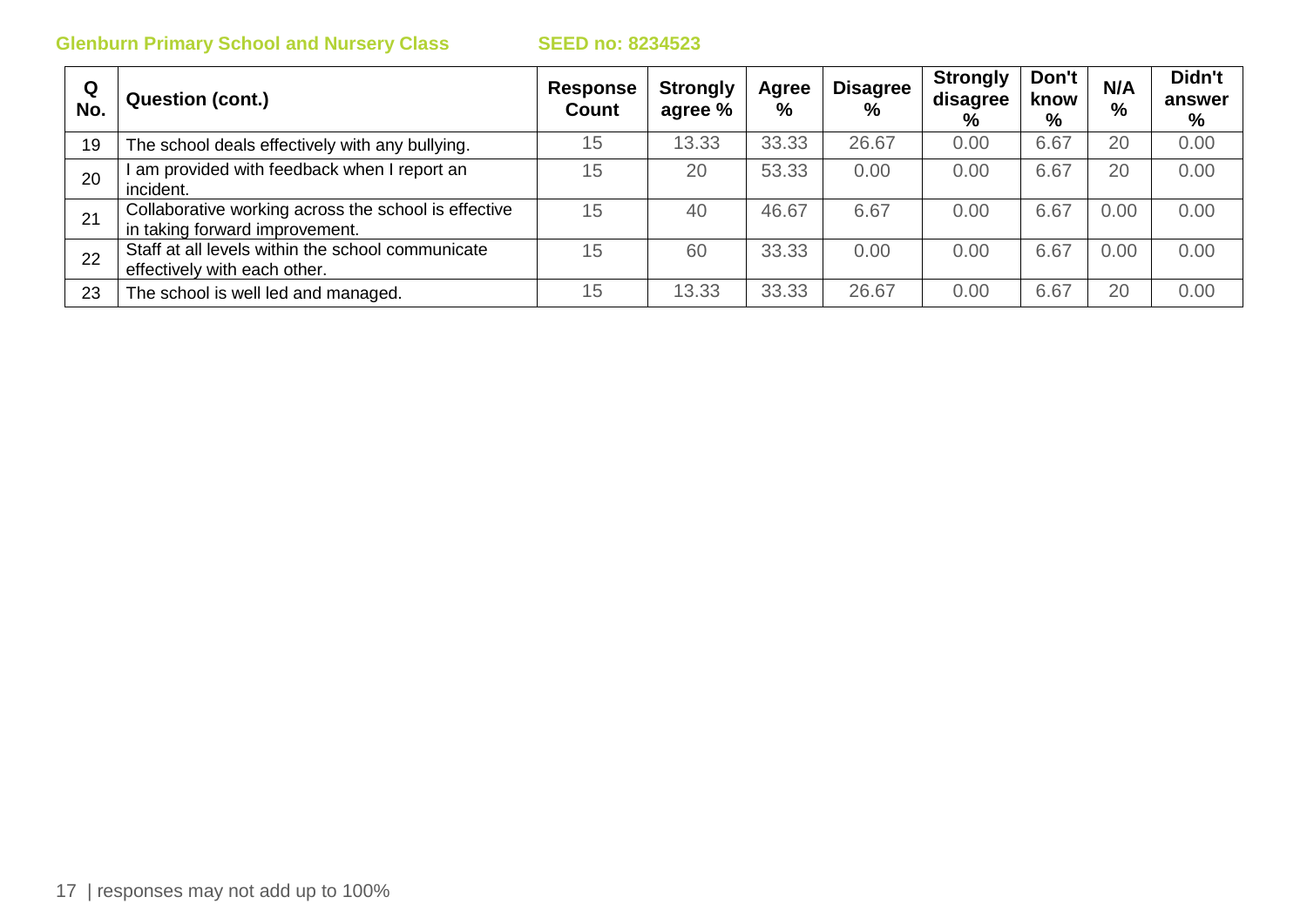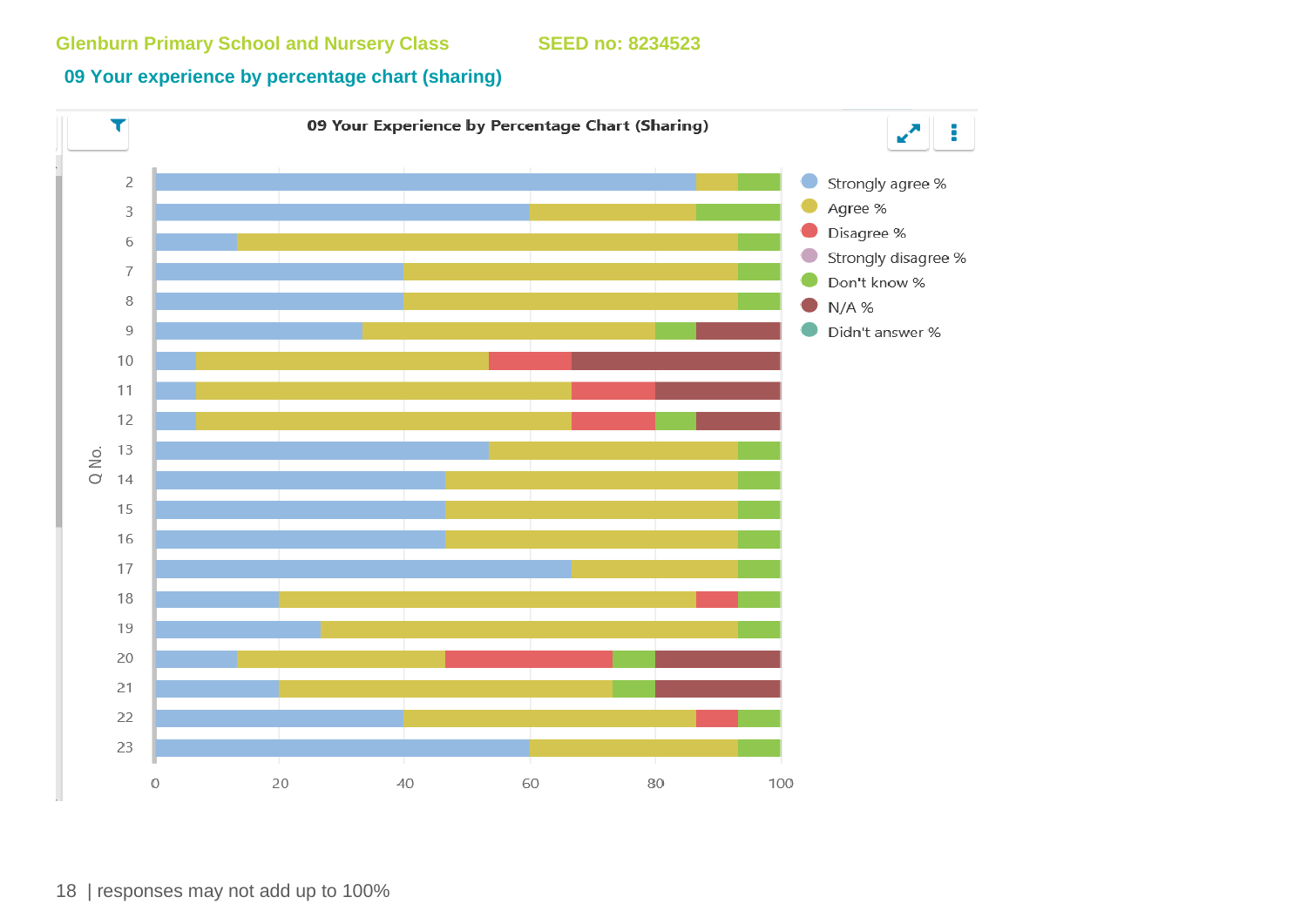# **Questionnaire for school teachers (10)**

| Q<br>No.        | Question                                                                                                                            | <b>Response</b><br><b>Count</b> | <b>Strongly</b><br>agree % | Agree<br>$\frac{9}{6}$ | <b>Disagree</b><br>% | <b>Strongly</b><br>disagree<br>$\%$ | Don't<br>know<br>$\frac{0}{0}$ | N/A<br>$\frac{0}{0}$ | Didn't<br>answer<br>$\frac{9}{6}$ |
|-----------------|-------------------------------------------------------------------------------------------------------------------------------------|---------------------------------|----------------------------|------------------------|----------------------|-------------------------------------|--------------------------------|----------------------|-----------------------------------|
| $\overline{2}$  | I find it rewarding to be a member of staff at this<br>school.                                                                      | 18                              | 83.33                      | 5.56                   | 5.56                 | 0.00                                | 5.56                           | 0.00                 | 0.00                              |
| 3               | I feel a valued part of the school's community.                                                                                     | 18                              | 72.22                      | 22.22                  | 0.00                 | 0.00                                | 5.56                           | 0.00                 | 0.00                              |
| $\overline{4}$  | am encouraged to learn and share practice with<br>colleagues from other schools.                                                    | 18                              | 72.22                      | 11.11                  | 0.00                 | 0.00                                | 5.56                           | 11.11                | 0.00                              |
| 5               | I am given the opportunity to learn and share practice<br>with colleagues from other schools.                                       | 18                              | 72.22                      | 5.56                   | 5.56                 | 0.00                                | 5.56                           | 11.11                | 0.00                              |
| 6               | I have a clear understanding of the social, cultural and<br>economic context of the school.                                         | 18                              | 77.78                      | 16.67                  | 0.00                 | 0.00                                | 5.56                           | 0.00                 | 0.00                              |
| $\overline{7}$  | I feel appropriately supported by the school to<br>undertake my role.                                                               | 18                              | 83.33                      | 5.56                   | 5.56                 | 5.56                                | 0.00                           | 0.00                 | 0.00                              |
| 8               | I am supported to engage in professional learning.                                                                                  | 18                              | 61.11                      | 27.78                  | 0.00                 | 0.00                                | 5.56                           | 5.56                 | 0.00                              |
| 9               | My professional learning enables me to reflect on and<br>improve my practice.                                                       | 18                              | 72.22                      | 22.22                  | 0.00                 | 0.00                                | 5.56                           | 0.00                 | 0.00                              |
| 10 <sup>1</sup> | I have regular opportunities to undertake leadership<br>roles.                                                                      | 18                              | 61.11                      | 16.67                  | 5.56                 | 0.00                                | 0.00                           | 16.67                | 0.00                              |
| 11              | I have opportunities to be involved in agreeing<br>priorities for the school.                                                       | 18                              | 50                         | 38.89                  | 0.00                 | 0.00                                | 5.56                           | 5.56                 | 0.00                              |
| 12              | am actively involved in the school's ongoing self-<br>evaluation.                                                                   | 18                              | 66.67                      | 22.22                  | 0.00                 | 0.00                                | 5.56                           | 5.56                 | 0.00                              |
| 13              | GTCS standards are used to support professional<br>dialogue.                                                                        | 18                              | 72.22                      | 16.67                  | 0.00                 | 0.00                                | 5.56                           | 5.56                 | 0.00                              |
| 14              | I use information, including data, effectively to identify<br>and reduce inequalities in children's and young<br>people's outcomes. | 18                              | 77.78                      | 11.11                  | 0.00                 | 0.00                                | 5.56                           | 5.56                 | 0.00                              |
| 15              | I understand how to apply the school's procedures<br>relating to child protection and safeguarding.                                 | 18                              | 83.33                      | 11.11                  | 0.00                 | 0.00                                | 5.56                           | 0.00                 | 0.00                              |
| 16              | The school's vision and values underpins my work.                                                                                   | 18                              | 77.78                      | 16.67                  | 0.00                 | 0.00                                | 5.56                           | 0.00                 | 0.00                              |
| 17              | Staff treat all children and young people fairly and with<br>respect.                                                               | 18                              | 83.33                      | 5.56                   | 5.56                 | 0.00                                | 5.56                           | 0.00                 | 0.00                              |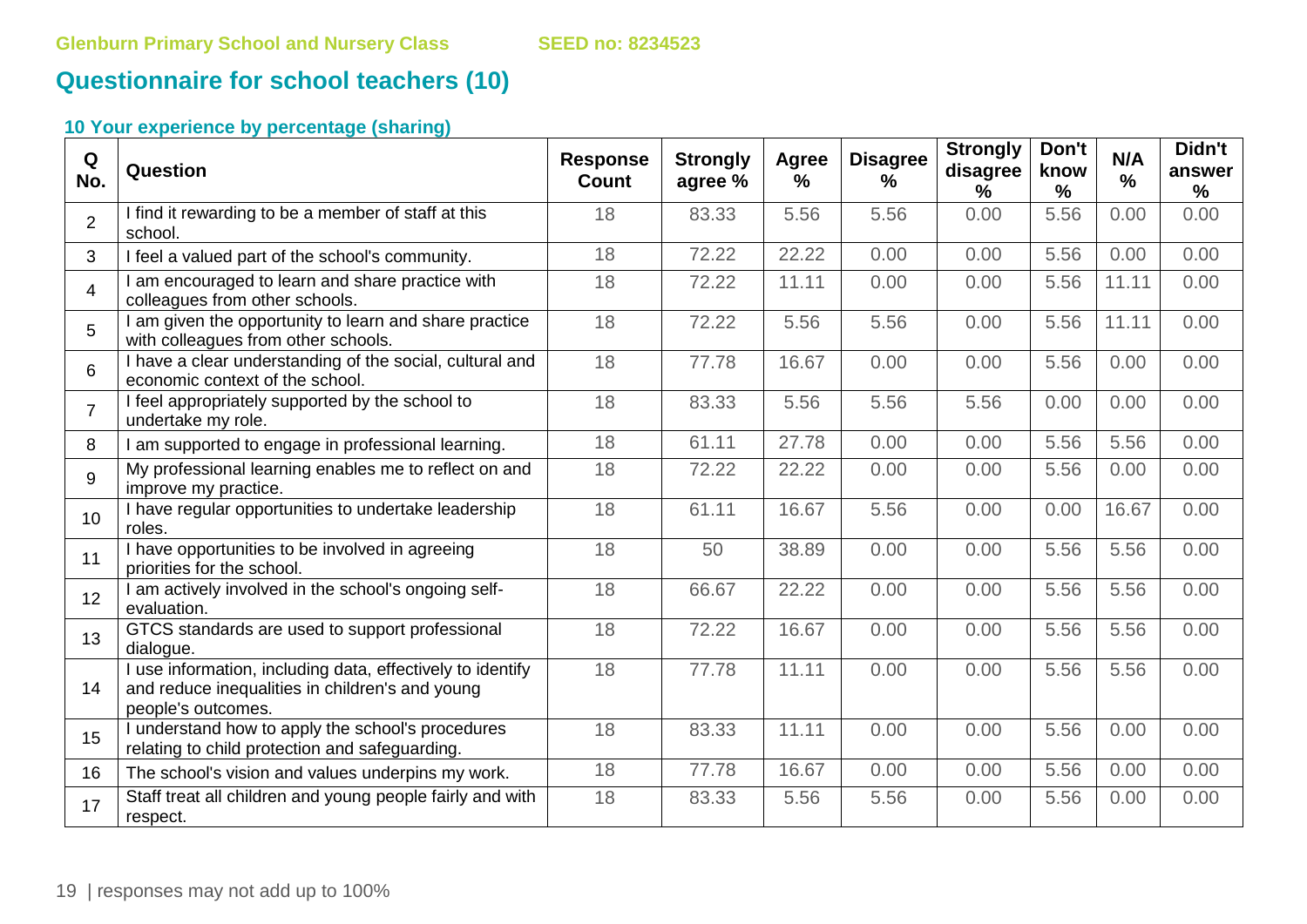| Q<br>No. | <b>Question (cont.)</b>                                                                                                                           | <b>Response</b><br><b>Count</b> | <b>Strongly</b><br>agree % | Agree<br>% | <b>Disagree</b><br>℅ | <b>Strongly</b><br>disagree<br>% | Don't<br>know<br>$\frac{0}{0}$ | N/A<br>$\frac{9}{6}$ | Didn't<br>answer<br>$\frac{0}{0}$ |
|----------|---------------------------------------------------------------------------------------------------------------------------------------------------|---------------------------------|----------------------------|------------|----------------------|----------------------------------|--------------------------------|----------------------|-----------------------------------|
| 18       | Colleagues treat each other with respect.                                                                                                         | 18                              | 72.22                      | 16.67      | 0.00                 | 0.00                             | 5.56                           | 0.00                 | 5.56                              |
| 19       | Children and young people are encouraged and<br>supported to treat others with respect.                                                           | 18                              | 66.67                      | 22.22      | 5.56                 | 0.00                             | 5.56                           | 0.00                 | 0.00                              |
| 20       | Children and young people are well behaved.                                                                                                       | 18                              | 44.44                      | 44.44      | 5.56                 | 0.00                             | 5.56                           | 0.00                 | 0.00                              |
| 21       | The school deals effectively with any bullying.                                                                                                   | 18                              | 61.11                      | 27.78      | 5.56                 | 0.00                             | 5.56                           | 0.00                 | 0.00                              |
| 22       | I am provided with feedback when I report an incident.                                                                                            | 18                              | 55.56                      | 33.33      | 0.00                 | 0.00                             | 5.56                           | 5.56                 | 0.00                              |
| 23       | Staff at all levels within the school communicate<br>effectively with each other.                                                                 | 18                              | 72.22                      | 16.67      | 5.56                 | 0.00                             | 5.56                           | 0.00                 | 0.00                              |
| 24       | The school's arrangements for engaging parents in<br>their child's learning are effective.                                                        | 18                              | 72.22                      | 22.22      | 0.00                 | 0.00                             | 5.56                           | 0.00                 | 0.00                              |
| 25       | The school is well led and managed.                                                                                                               | 18                              | 66.67                      | 22.22      | 5.56                 | 0.00                             | 5.56                           | 0.00                 | 0.00                              |
| 26       | Collaborative working across the school is effective in<br>taking forward improvement.                                                            | 18                              | 77.78                      | 11.11      | 0.00                 | 0.00                             | 5.56                           | 5.56                 | 0.00                              |
| 27       | Children and young people are engaged in their<br>learning.                                                                                       | 18                              | 66.67                      | 27.78      | 0.00                 | 0.00                             | 5.56                           | 0.00                 | 0.00                              |
| 28       | give children and young people regular feedback<br>which helps them to progress.                                                                  | 18                              | 72.22                      | 22.22      | 0.00                 | 0.00                             | 5.56                           | 0.00                 | 0.00                              |
| 29       | Children and young people are provided with<br>experiences which meet their learning needs.                                                       | 18                              | 66.67                      | 27.78      | 0.00                 | 0.00                             | 5.56                           | 0.00                 | 0.00                              |
| 30       | Children and young people are involved in talking<br>about and planning their learning.                                                           | 18                              | 72.22                      | 22.22      | 0.00                 | 0.00                             | 5.56                           | 0.00                 | 0.00                              |
| 31       | Children and young people are involved in setting their<br>learning targets.                                                                      | 18                              | 50                         | 44.44      | 0.00                 | 0.00                             | 5.56                           | 0.00                 | 0.00                              |
| 32       | Children and young people have the opportunity to<br>lead their learning.                                                                         | 18                              | 44.44                      | 50         | 0.00                 | 0.00                             | 5.56                           | 0.00                 | 0.00                              |
| 33       | I receive appropriate support for planning, preparation<br>and assessment.                                                                        | 18                              | 61.11                      | 27.78      | 0.00                 | 5.56                             | 0.00                           | 5.56                 | 0.00                              |
| 34       | The school has effective strategies to support children<br>and young people with their learning, including those<br>requiring additional support. | 18                              | 72.22                      | 22.22      | 0.00                 | 0.00                             | 5.56                           | 0.00                 | 0.00                              |
| 35       | Staff have a shared understanding of their<br>'responsibility of all' in literacy and numeracy and<br>health and wellbeing.                       | 18                              | 83.33                      | 11.11      | 0.00                 | 0.00                             | 5.56                           | 0.00                 | 0.00                              |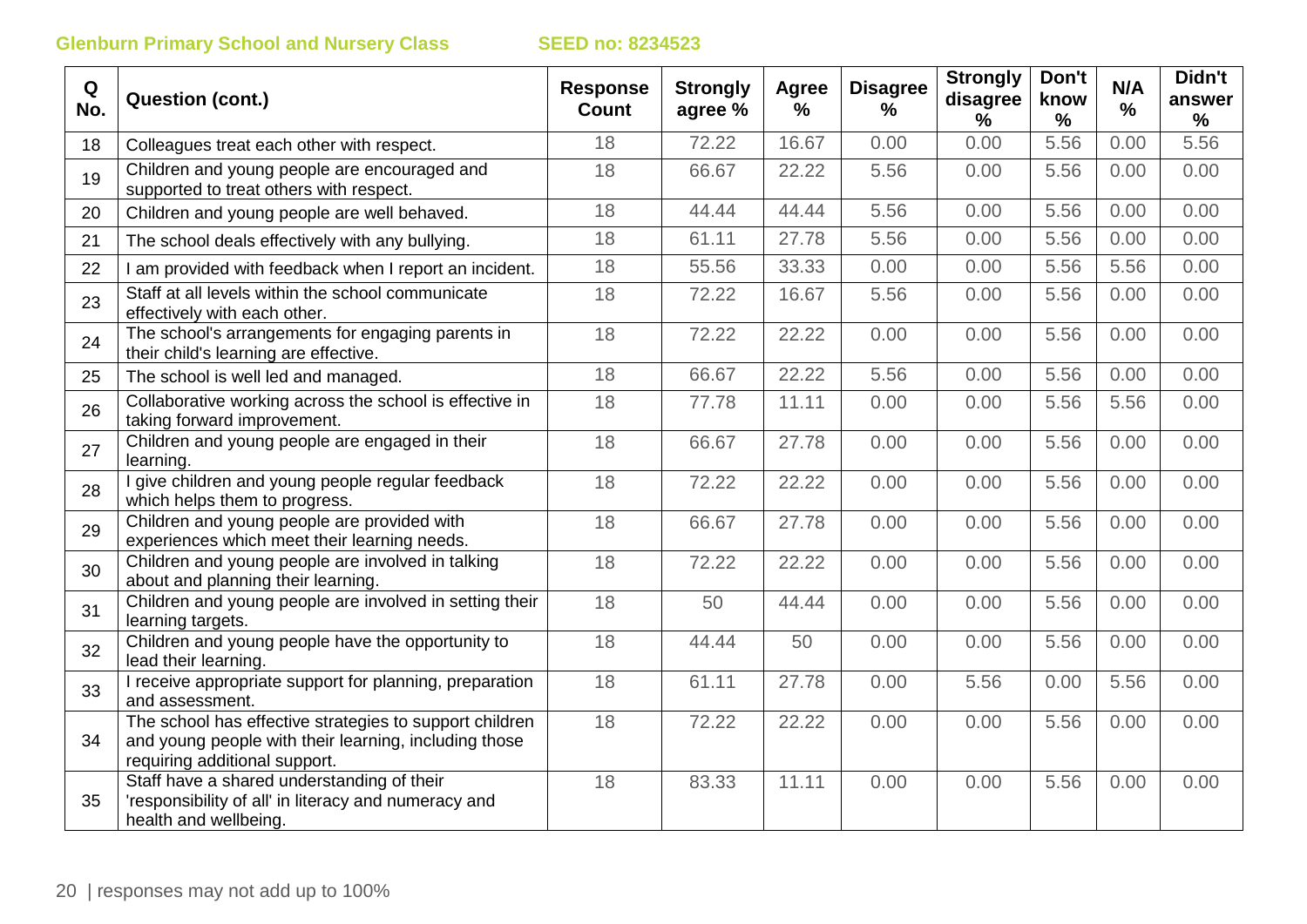| Q<br>No. | <b>Question (cont.)</b>                                                                                                  | <b>Response</b><br><b>Count</b> | <b>Strongly</b><br>agree % | Agree<br>$\frac{0}{0}$ | <b>Disagree</b><br>$\%$ | <b>Strongly</b><br>disagree<br>% | Don't<br>know<br>$\%$ | N/A<br>$\frac{0}{0}$ | Didn't<br>answer<br>% |
|----------|--------------------------------------------------------------------------------------------------------------------------|---------------------------------|----------------------------|------------------------|-------------------------|----------------------------------|-----------------------|----------------------|-----------------------|
| 36       | Moderation activities are helping me to make sound<br>professional judgements.                                           | 18                              | 55.56                      | 33.33                  | 0.00                    | 0.00                             | 5.56                  | 5.56                 | 0.00                  |
| 37       | have regular opportunities to help shape the<br>curriculum through discussions with colleagues,<br>parents and partners. | 18                              | 55.56                      | 27.78                  | 0.00                    | 0.00                             | 5.56                  | 11.11                | 0.00                  |
| 38       | am aware of and involved in the school's strategies<br>for raising attainment for all.                                   | 18                              | 61.11                      | 33.33                  | 0.00                    | 0.00                             | 5.56                  | 0.00                 | 0.00                  |